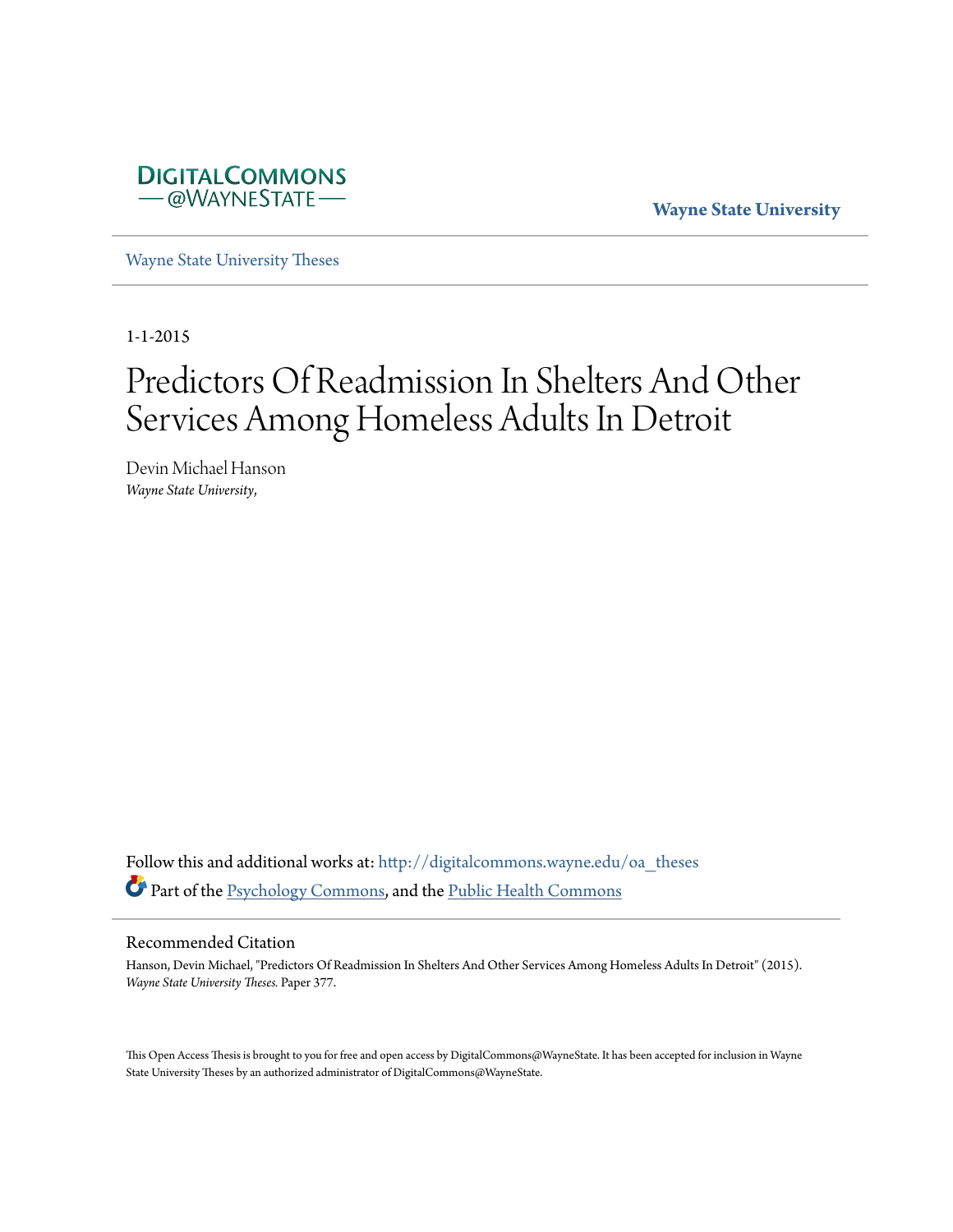# **PREDICTORS OF READMISSION IN SHELTERS AND OTHER SERVICES AMONG HOMELESS ADULTS IN DETROIT**

by

# **DEVIN M. HANSON**

## **THESIS**

Submitted to the College of Liberal Arts and Sciences,

of Wayne State University,

Detroit, Michigan

in partial fulfillment of the requirements

for the degree of

## **MASTER OF ARTS**

2015

MAJOR: PSYCHOLOGY (Clinical)

\_\_\_\_\_\_\_\_\_\_\_\_\_\_\_\_\_\_\_\_\_\_\_\_\_\_\_\_\_\_\_\_\_\_\_\_\_\_\_\_\_\_

Approved By:

Advisor Date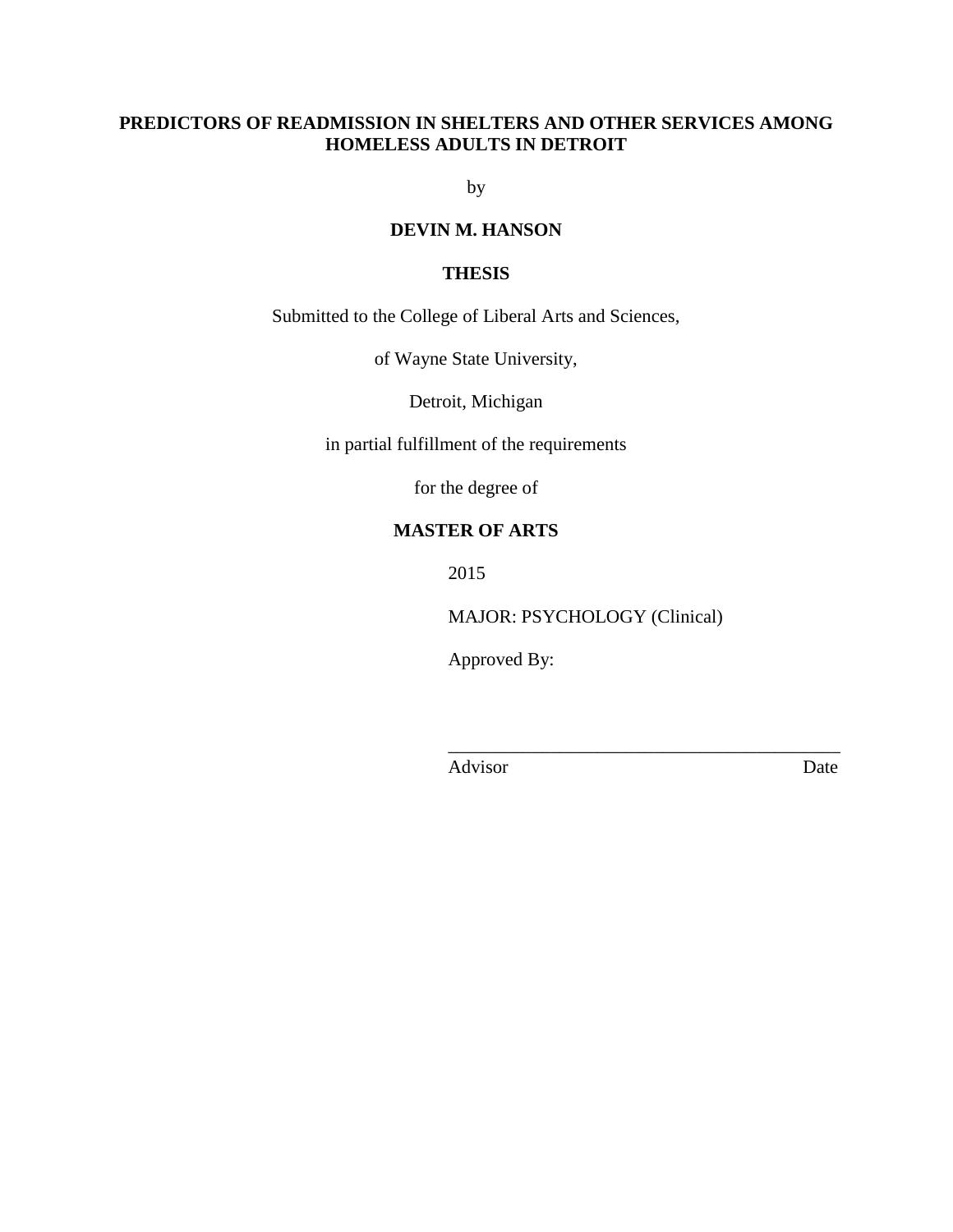# **© COPYRIGHT BY**

# **DEVIN HANSON**

**2015**

**All Rights Reserved**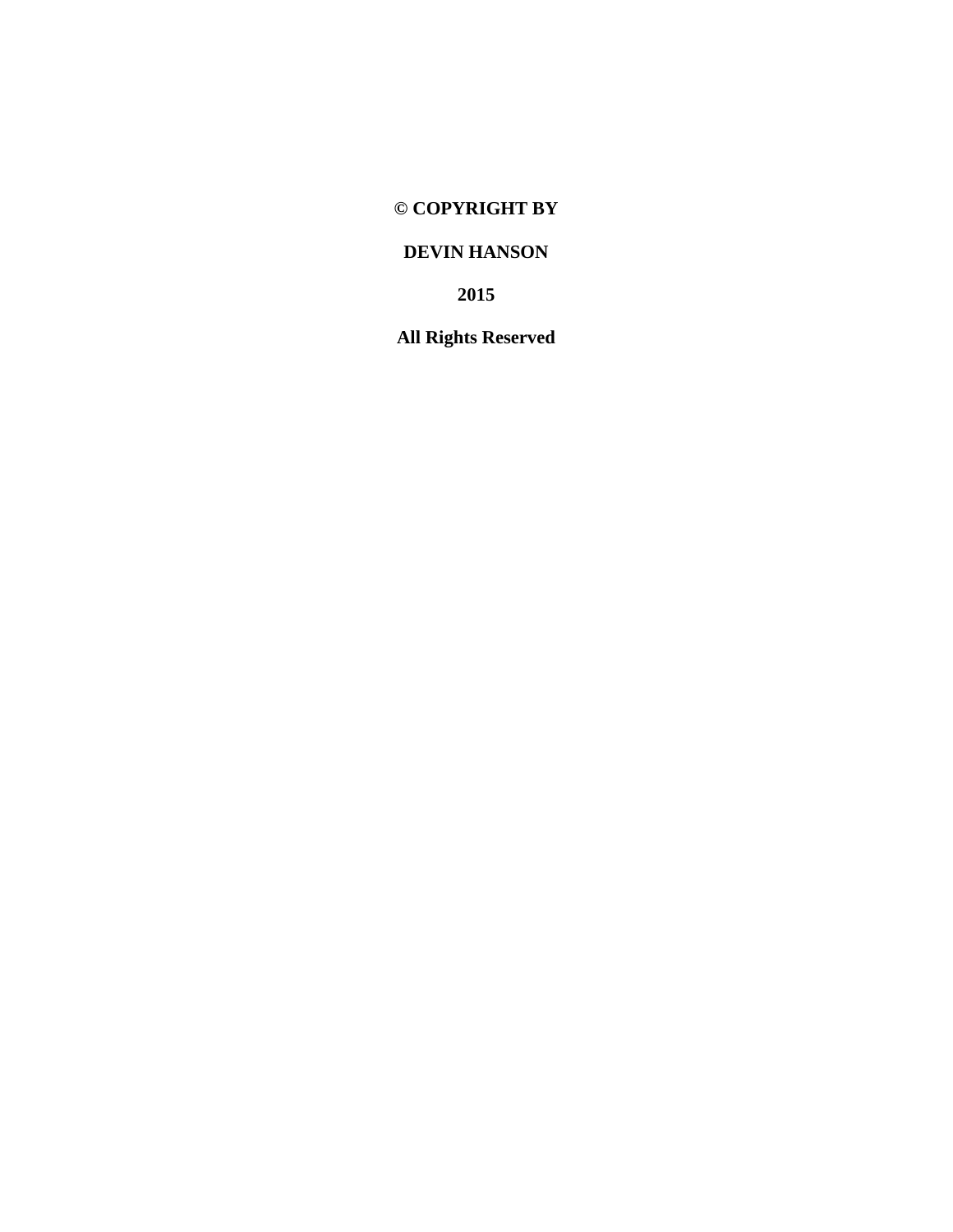# **ACKNOWLEDGEMENTS**

*The authors wish to acknowledge the work of administrators at the Homeless Action Network Detroit and those working with the Homeless Management Information System. As well as the work of intake specialists and data-entry workers across the Detroit Continuum of Care.*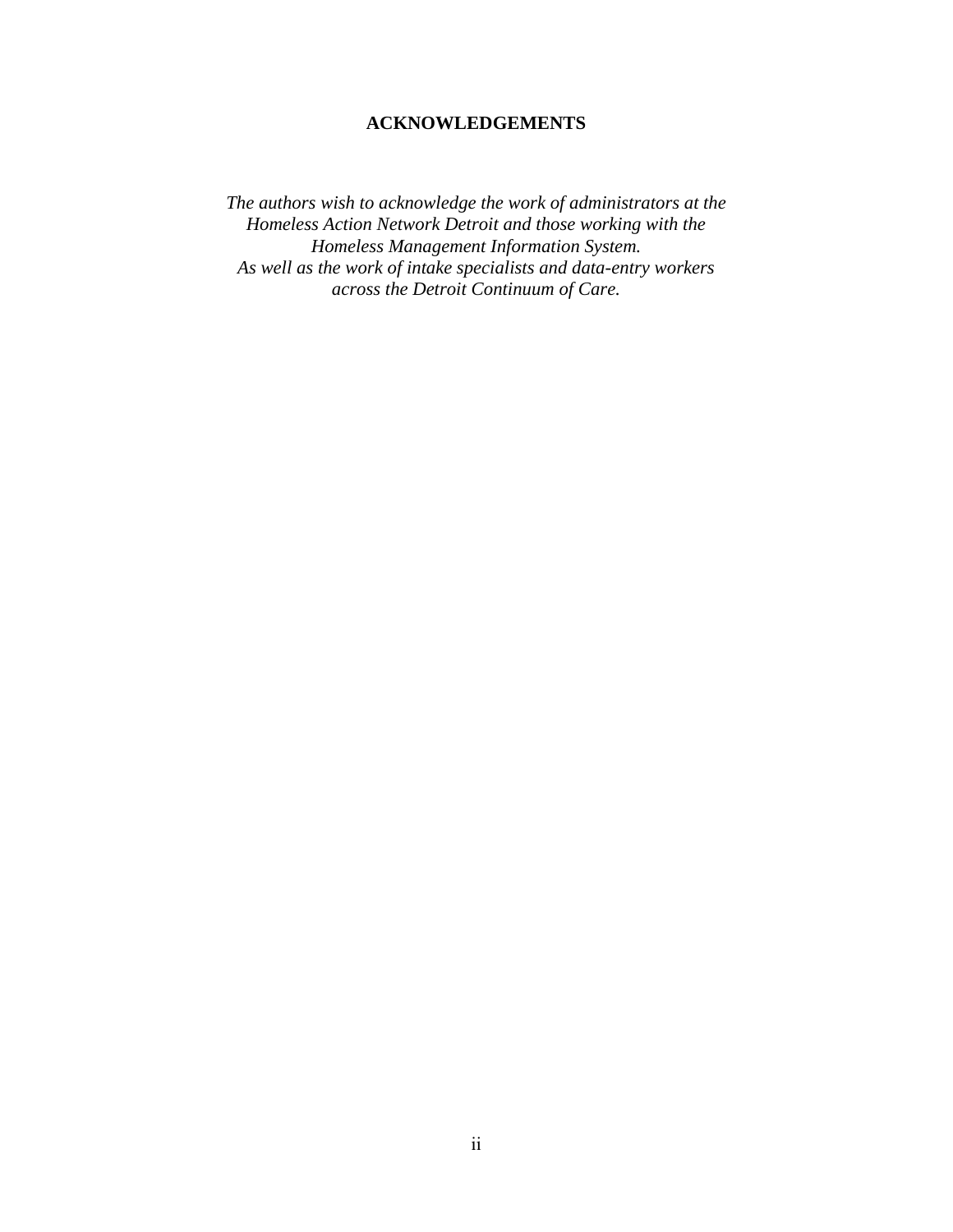# **TABLE OF CONTENTS**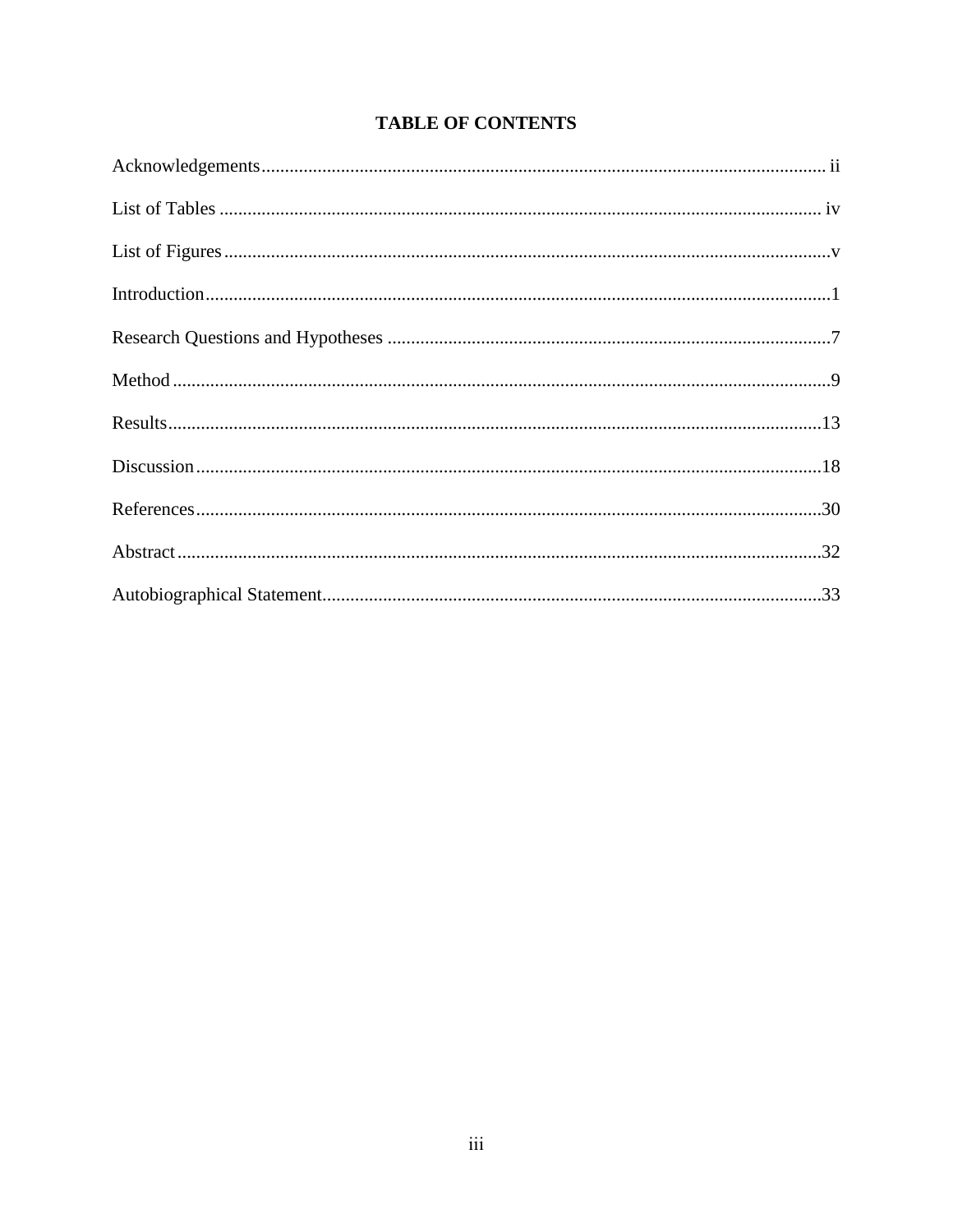# **LIST OF TABLES**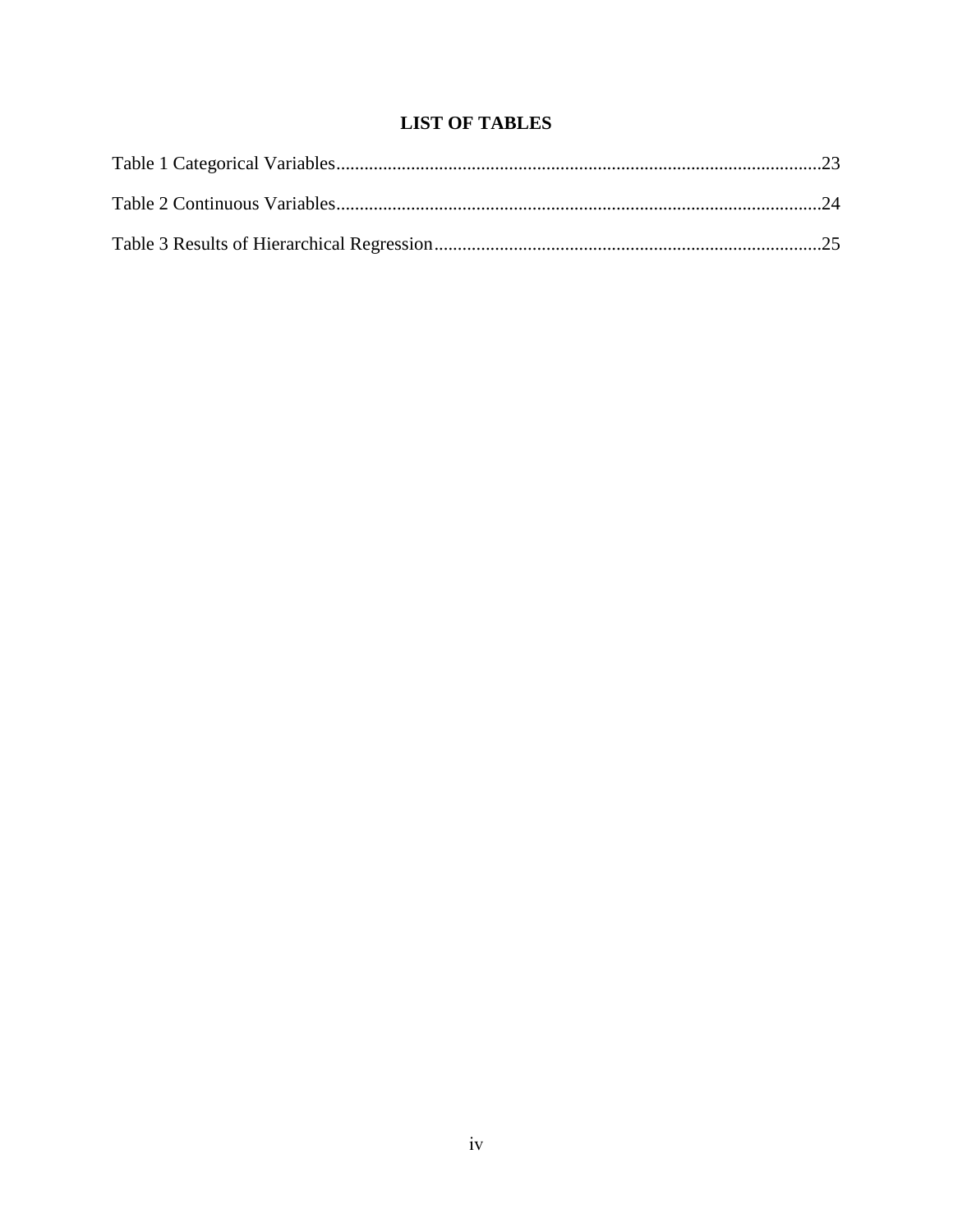# **LIST OF FIGURES**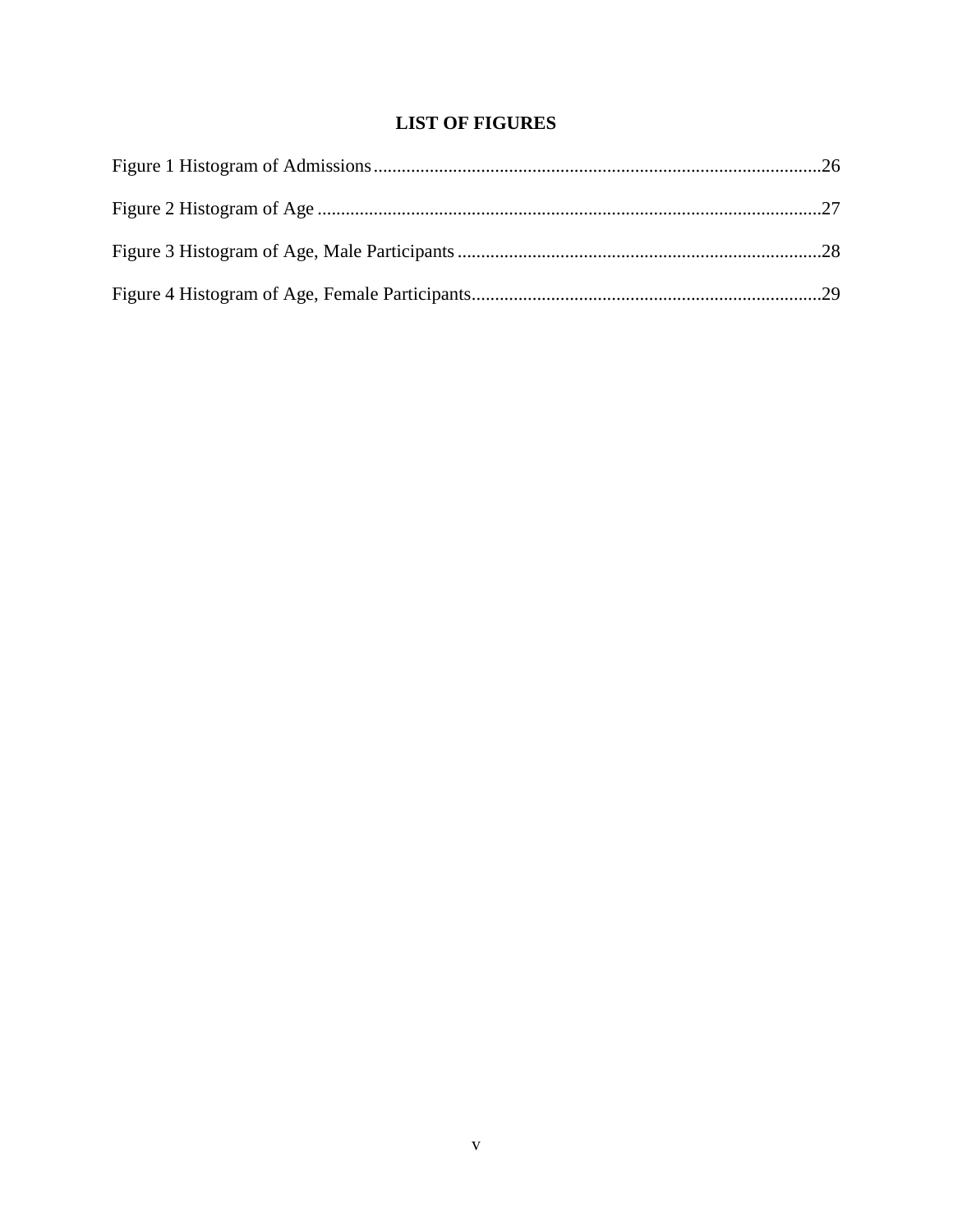#### **INTRODUCTION**

Emergency shelters play a necessary role as the back end of the safety net in the institutional care for people who are homeless. There is a growing concern about the overreliance on emergency shelters in the United States, and a realization that if emergency shelters are going to indeed act as a safety net, then it should be realized that this is a precarious safety net at best. Culhane & Metraux (2008) summarize this argument well when they state that the net of emergency shelters "hangs very low to the ground" (p. 11).

To date, the analysis of emergency shelter usage in Detroit has involved a solely descriptive interpretation (Homeless Action Network Detroit, 2014). Administrators have been left with questions about the patterns of usage and how those patterns might inform the practices of the emergency shelter agencies. Of particular concern is the issue of individuals who make use of emergency shelters in a chronic fashion. Research in other cities has shown that, for most individuals, emergency shelters act as a last resort, to be employed when all other options have been exhausted. For many individuals, their usage of emergency shelters is limited to one time period, and after that time period they have limited need for an emergency shelter (Culhane & Kuhn, 1998). For others, emergency shelters are used more frequently. This has left agency leaders, homeless advocates, and policy experts with a question: What is different about the people who continue to cycle in and out of emergency shelters from those who experience an episode of admission to an emergency shelter then no longer have need of the service? This project approaches this question by attempting to identify the characteristics that predict emergency shelter admissions, and to identify patterns of cycled use in and out of emergency shelters. This project is in partnership with the Homeless Action Network of Detroit (HAND) and it analyzes data collected over a five-year period on the use of emergency shelters throughout the Detroit Continuum of Care (CoC; includes the cities of Detroit, Highland Park,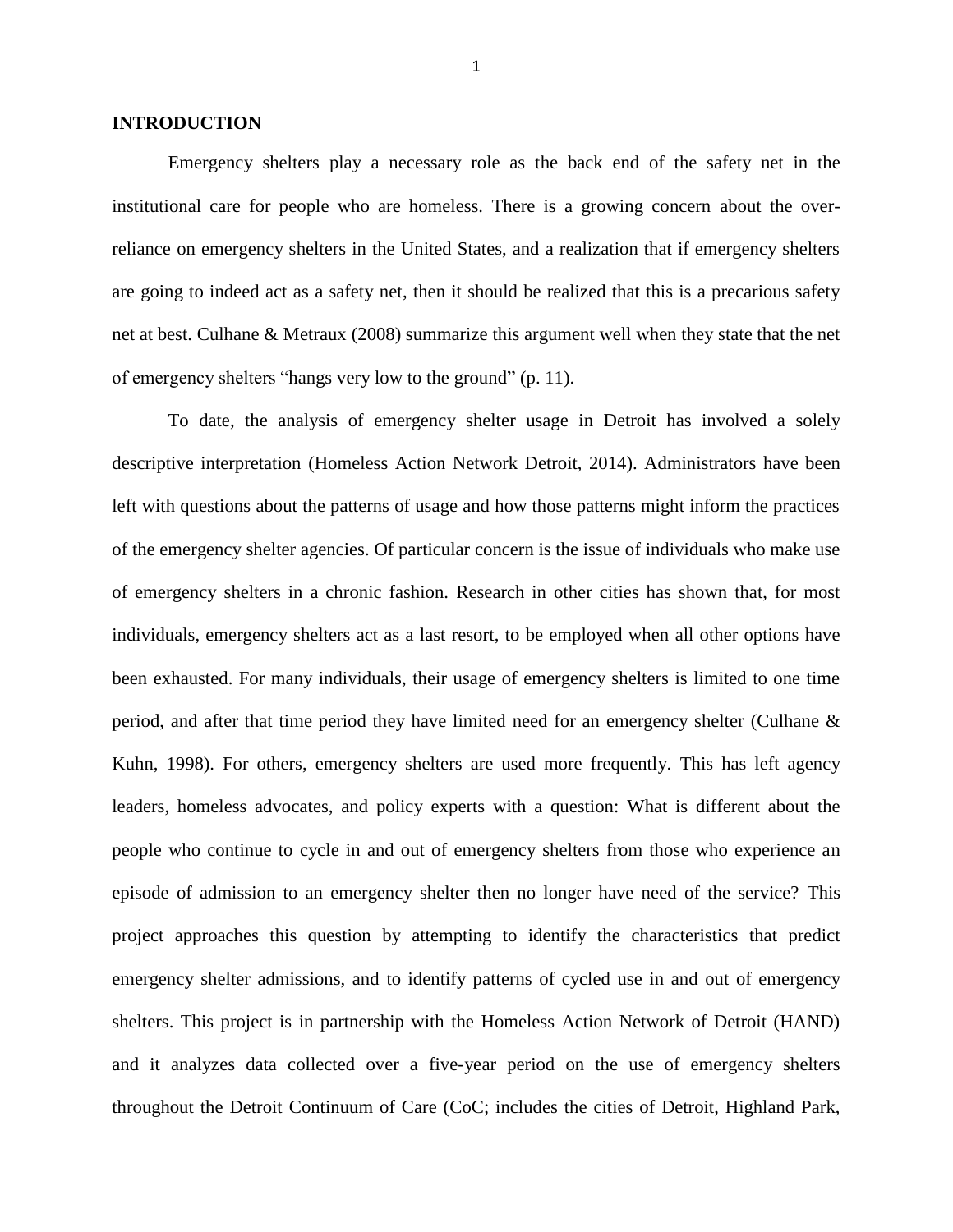and Hamtramck Michigan). We hope to examine trends in the utilization of emergency shelters that will inform agency leaders and help them design their programs to be most effective for the people that need them.

#### *History of Assessing Homelessness*

The history of conducting research on homelessness has progressed through various stages and schools of thought. In their review of the history of approaches to enumerating homeless people, (Culhane, Dejowski, Ibanez, Needham, & Macchia, 1994) explain that methods have improved from early approaches that simply extrapolated from surveys of key informants (Hombs, Snyder, & Non-violence, 1982) and using point-in-time (PIT) counts from the Department of Housing and Urban Development (Development, 1984). Throughout these early years, a dissatisfaction remained regarding the quality and validity of the prevalence data within the community of advocates, researchers, and agency officials (Culhane et al., 1994). An argument over the true prevalence of homelessness in the United States continued through the 1980s and 90s, with a large discrepancy existing between government agencies and others who produced counts, and the service providers' and advocates' intuition on what the actual number of homeless individuals might be (Toro & Warren, 1994). The PIT approach to counting homelessness continues today (HAND, 2014) though serious questions have been raised concerning its value (Culhane et al., 1994). It has been found that PIT estimates under-represent the percentage of urban populations staying in public shelters in New York City and Philadelphia (Culhane & Kuhn, 1998). The PIT methodology not only seems to under-report the number of homeless, but it also perpetuates a static analysis of homelessness.

*Homelessness Typologies*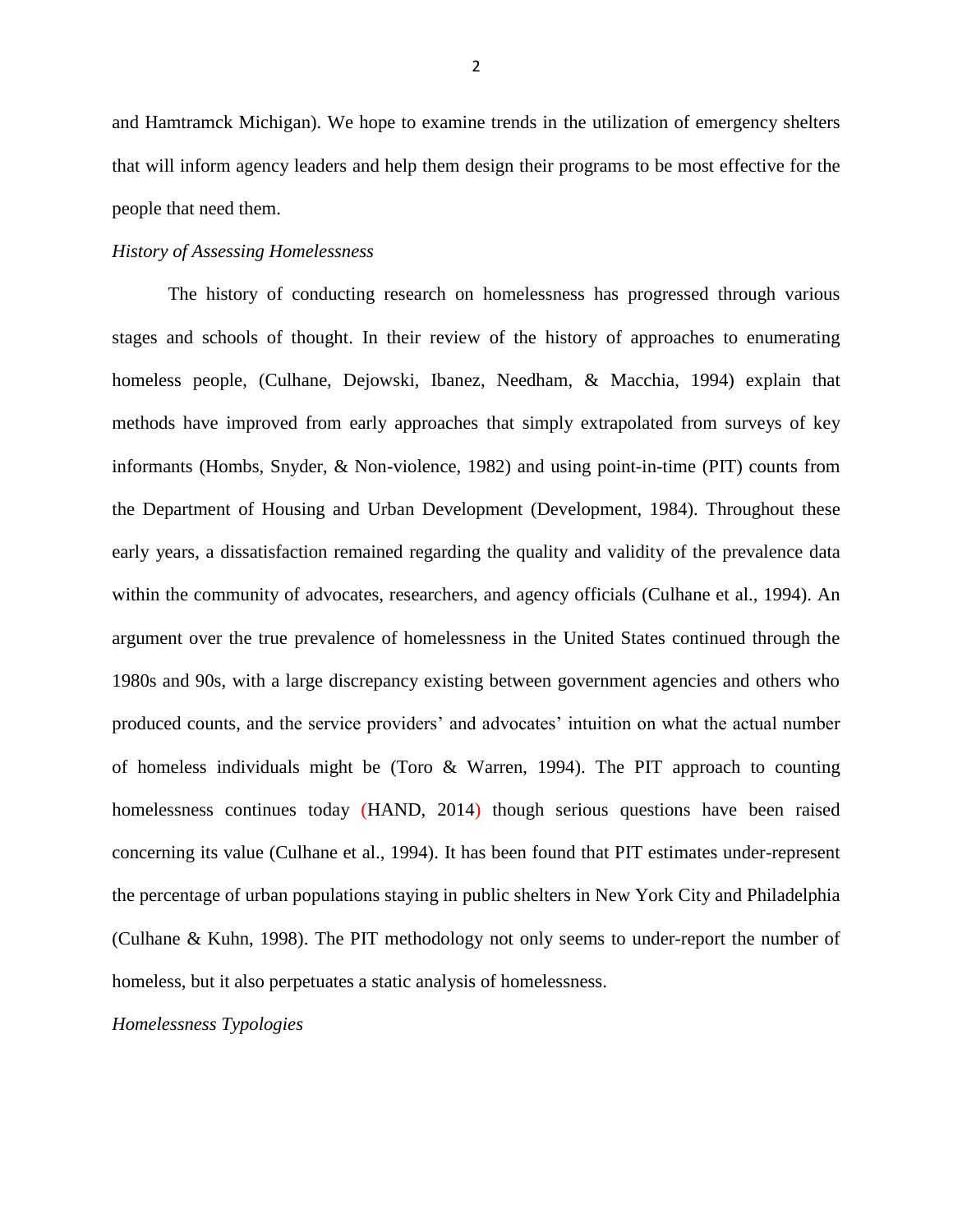Recent analysis of emergency shelter usage shows that homelessness is much more dynamic than has been assumed in earlier research. Kuhn and Culhane (1998) outlined three typologies of homeless individuals in an analysis of shelters in New York City and Philadelphia. Those three typologies were the *transitionally*, *episodically*, and *chronically* homeless. They found that transitionally homeless individuals, who had much shorter stays than most people in emergency shelters accounted for 80% of shelter users, were "younger, (and) less likely to have mental health, substance abuse, or medical problems" (Kuhn & Culhane, 1998, p. 207). This suggests that a clear majority of individuals who make use of shelters in New York City and Philadelphia are not the consistently homeless individuals we think of who are older, with mental health and substance abuse problems. Others have identified a similar three-group typology of homeless adults (e.g., Toro & Janisse, 2004, based on longitudinal data collected in Buffalo, NY).

#### *Impoverished vs. Homeless*

The findings by Kuhn and Culhane are similar to those found by Toro et al. (1995), in which comparisons among three groups were examined: (a) individuals who were economically impoverished and currently homeless, (b) those who were once-homeless (but not currently), and (c) very poor persons who had never been homeless. They found differences among the three groups. In particular, those who were currently homeless were more likely to have a substance use disorder, to have experienced domestic violence, and to express elevated levels of psychological distress compared to one or both of the other groups (Toro et al., 1995). The oncehomeless category, similar to the transitionally homeless category of Kuhn and Culhane (1998), highlights important differences between individuals who are currently and chronically homeless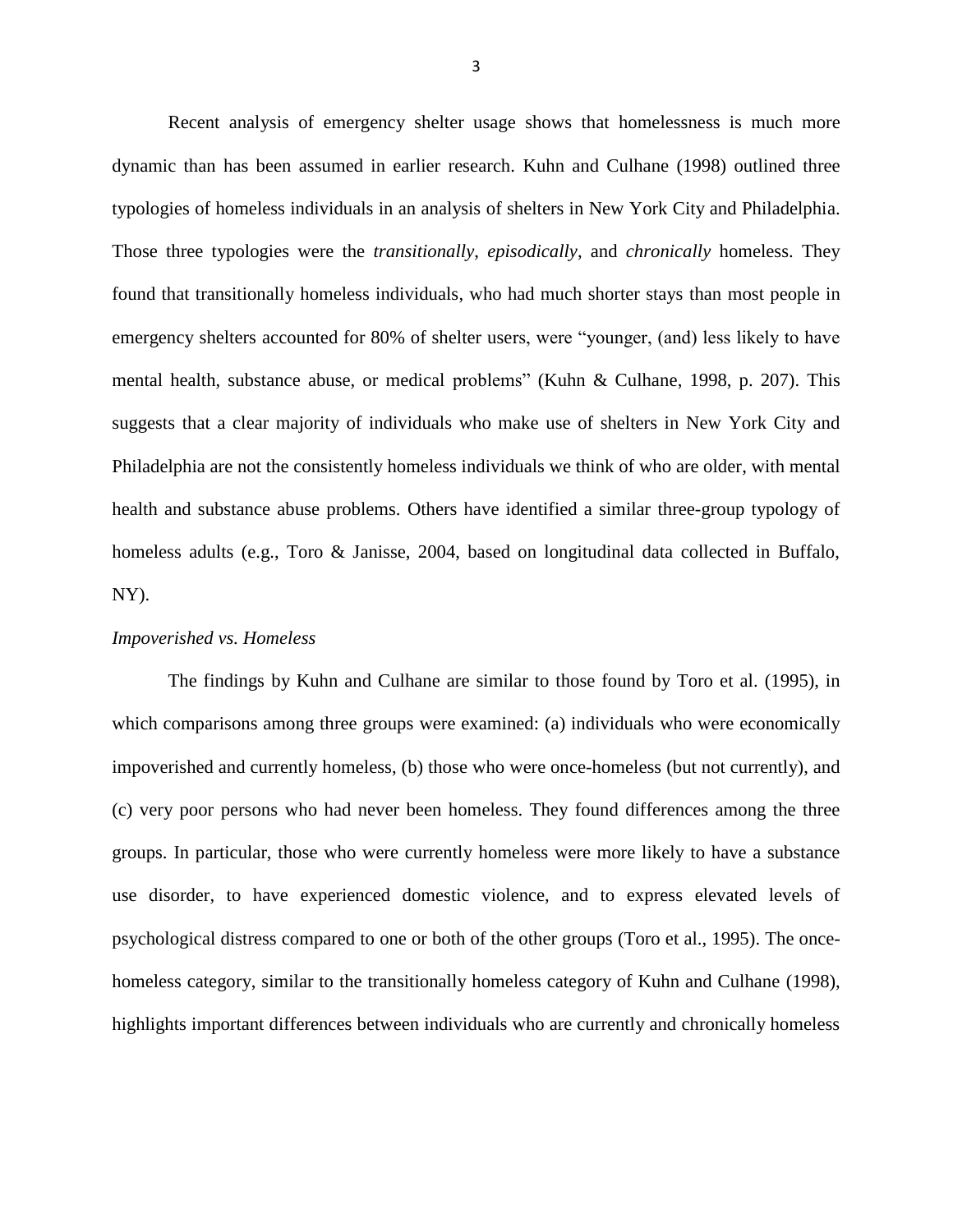and those who have an episode, or brief episodes, of homelessness, and then recover and are no longer homeless.

#### *Economic Factors affecting Homelessness*

These findings fit with research conducted by Israel, Toro, and Ouelette (2010) who observed changes in the composition of homelessness based on macro-economic shifts. After a period of economic expansion, the composition of the homeless population was "older, spent more time living on the streets, had more health symptoms, and were more likely to have a diagnosis of schizophrenia" as compared to the general population (Israel, Toro, & Ouellette, 2010, p. 49). These studies set a context for the importance of a dynamic understanding of homelessness, one that understands that each individual who is experiencing homelessness is in motion, often moving in and out of homelessness, and that there are many factors which may influence the outcome of homelessness.

#### *Prediction of Recidivism in Prison settings*

Little research has analyzed re-admission in the context of homeless shelters. Work by Culhane and colleagues (Culhane, 1993; Culhane et al., 1994; Culhane & Kuhn, 1998) in cities in the northeastern United States comprises a majority of research on trends in emergency shelter utilization. For this reason a brief review of the related literature on re-admissions in prisons (termed recidivism) is presented, with important similarities and differences to re-admission in emergency shelters. The word recidivism was first employed in the criminal justice setting and has typically been defined in the context of criminal behavior. Merriam Webster defines recidivism as "a tendency to relapse into a previous condition or mode of behavior, *especially*: relapse into criminal behavior" (Merriam-Webster's online dictionary, n.d.). Imprisonment is a historical and cultural practice designed to deter people from committing crimes in the future and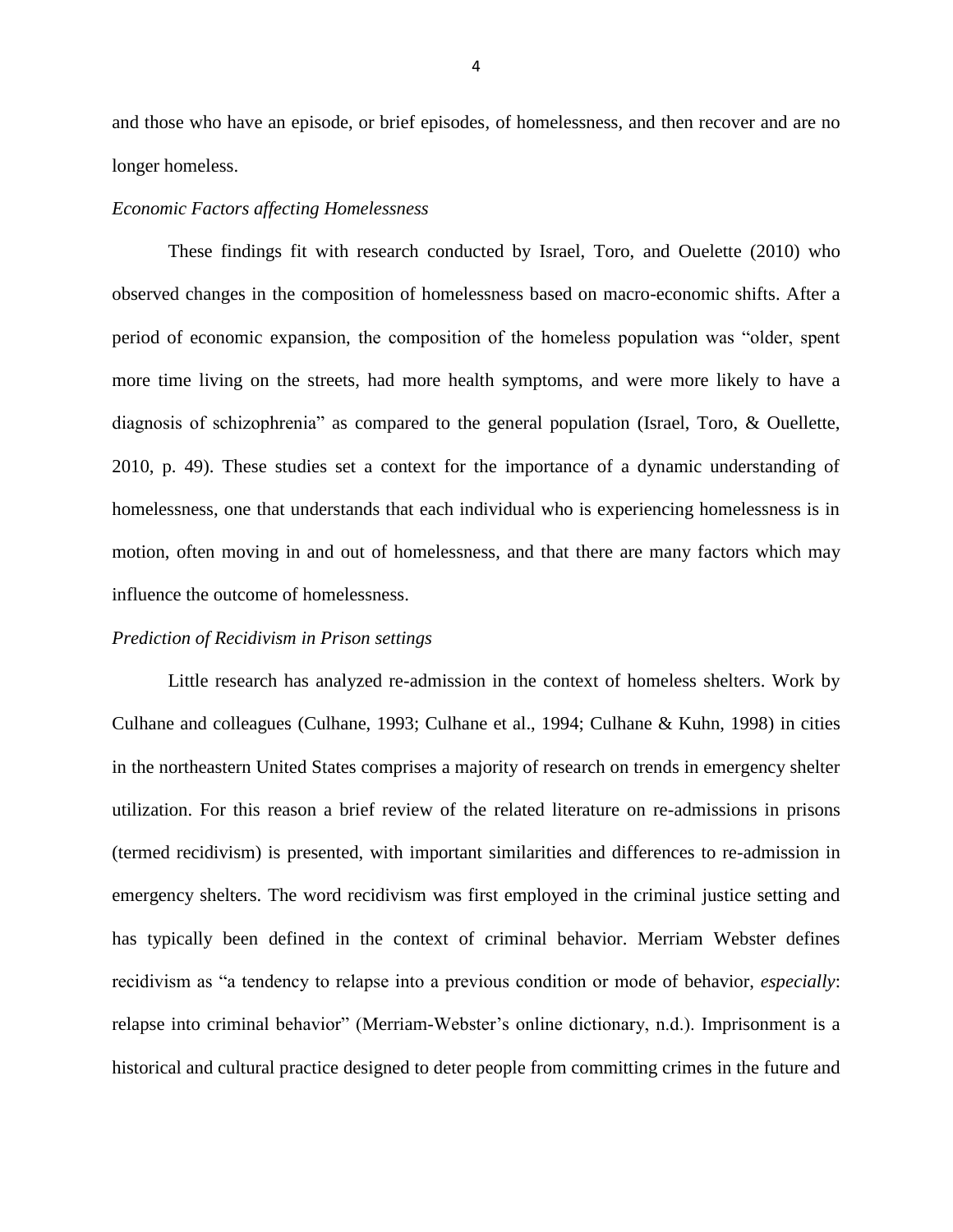to punish those who have already committed crimes. There is a great deal of disagreement over the effectiveness of imprisonment, with three main perspectives on its' impact (Meade, Steiner, Makarios, & Travis, 2012): (1) prison as a punitive measure which deters future offending, (2) prison as criminogenic, ultimately increasing offending [an argument similar to that found in research on public shelters in 1990 as well (Grunberg & Eagle, 1990)], and (3) prison having little to no impact on future offending (for a review see Meade et al., 2012). There are compelling arguments within each of these perspectives, but research so far has been mixed as to which is most accurate (Meade et al., 2012). What we do know is that the rate of recidivism in prisons, in the United States in particular, is very high. In 2005, the Bureau of Justice Statistics found that "an estimated 68% of 405,000 prisoners released in their 30 state sample were arrested for a new crime within three years of release from prison" (Statistics, 2014).

Of particular interest for the present study are the correlates of recidivism in prison populations. Meade et al. (2012) conducted a study of adult offenders in Ohio between December 2003 and October 2005. They sought to evaluate whether there was a relationship between time served in prison and recidivism. In the process, they discovered factors that were significantly related to the outcome of recidivism. Age, time served, being female, and having at least a high school diploma were negatively and significantly related to recidivism. Furthermore being a high risk or medium risk offender (measured with an additive static risk assessment comprised of indicators of offenders' criminal history, gang membership, and designation as a sex offender) or being sentenced for a property offense, were positively and significantly related to later recidivism (Meade et al., 2012). Meade and colleagues considered the mechanisms that might underlie these results. In this context they asked if the mechanism is deterrence or just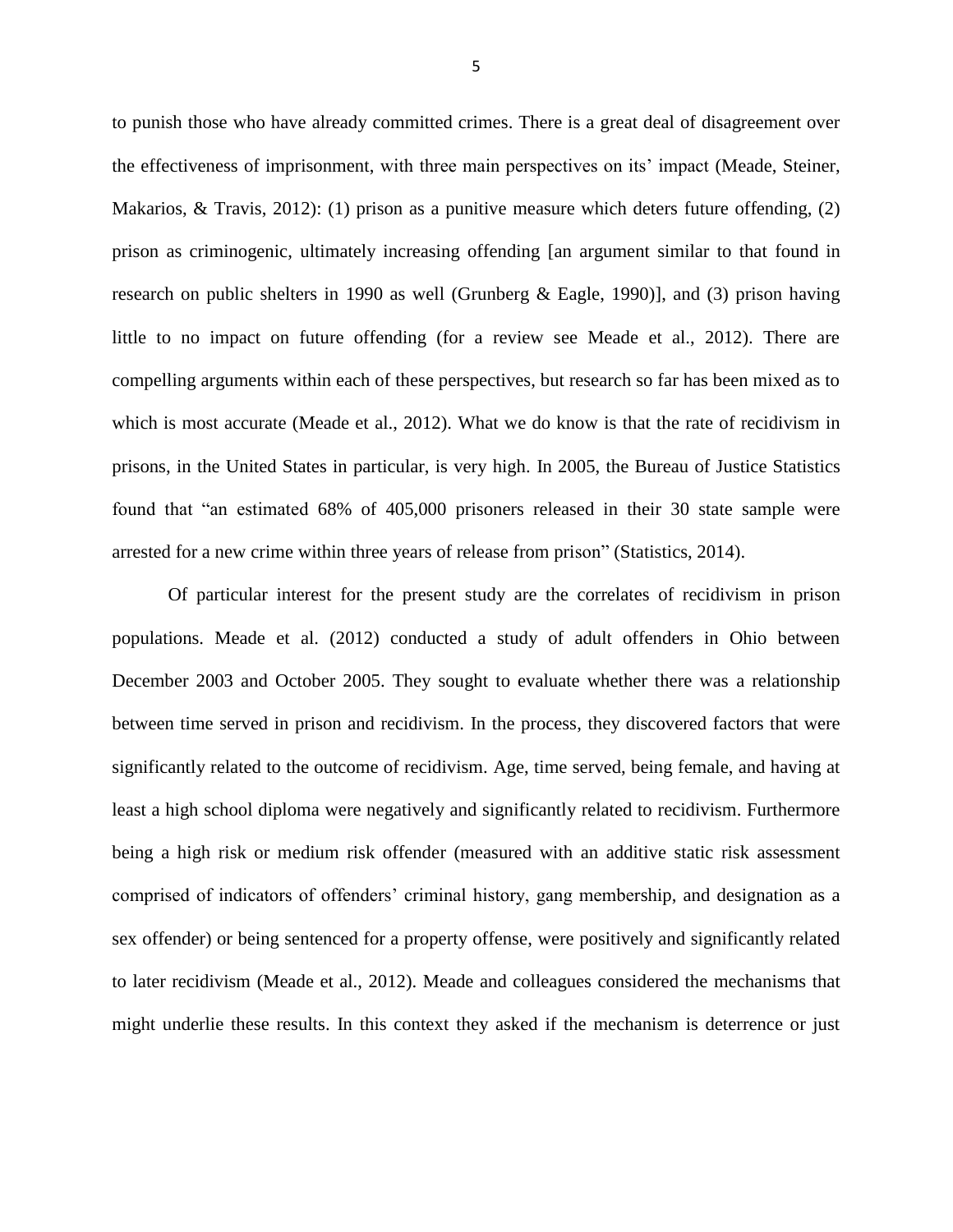incapacitation and maturation; that is, individuals getting older and being in prison during the peak crime committing age.

This line of research on reoffending after imprisonment has important parallels to present research on homelessness and emergency shelter usage. There are obvious yet important differences between the outcomes of imprisonment and admission to an emergency shelter. Of particular importance is the distinction of morality; individuals may choose to enter an emergency shelter of their own volition and not as an imposed consequence for illegal or unsanctioned behavior. People are also free to leave an emergency shelter whenever they choose, and maintain their autonomy throughout their stay no matter its length. Along with these important differences there are also important similarities which can help us better understand both emergency shelter admissions, and imprisonment.

Meade and colleagues (2012) note that imprisonment reflects a consequence to a behavior chosen in a context of limited choices. They cite research by (Wooldredge, Griffin, & Rauschenberg, 2005) which uncovered a link between offenders' level of education and sentence severity, noting that offenders with higher levels of education may have more social capital. We would expect similar results in comparing the education level of individuals who are homeless. Individuals with more opportunity due to characteristics such as a high school diploma or further education, are theorized to have more choices and opportunities, and thus, ultimately will be less likely to be homeless in the future. We also expect less homelessness for individuals with better social ties and family support. The same variables which predict recidivism in a prison setting could predict re-admission in the context of emergency shelters. Some evidence of this has been found by Dennis Culhane in Philadelphia, New York City, and Washington, DC (Culhane &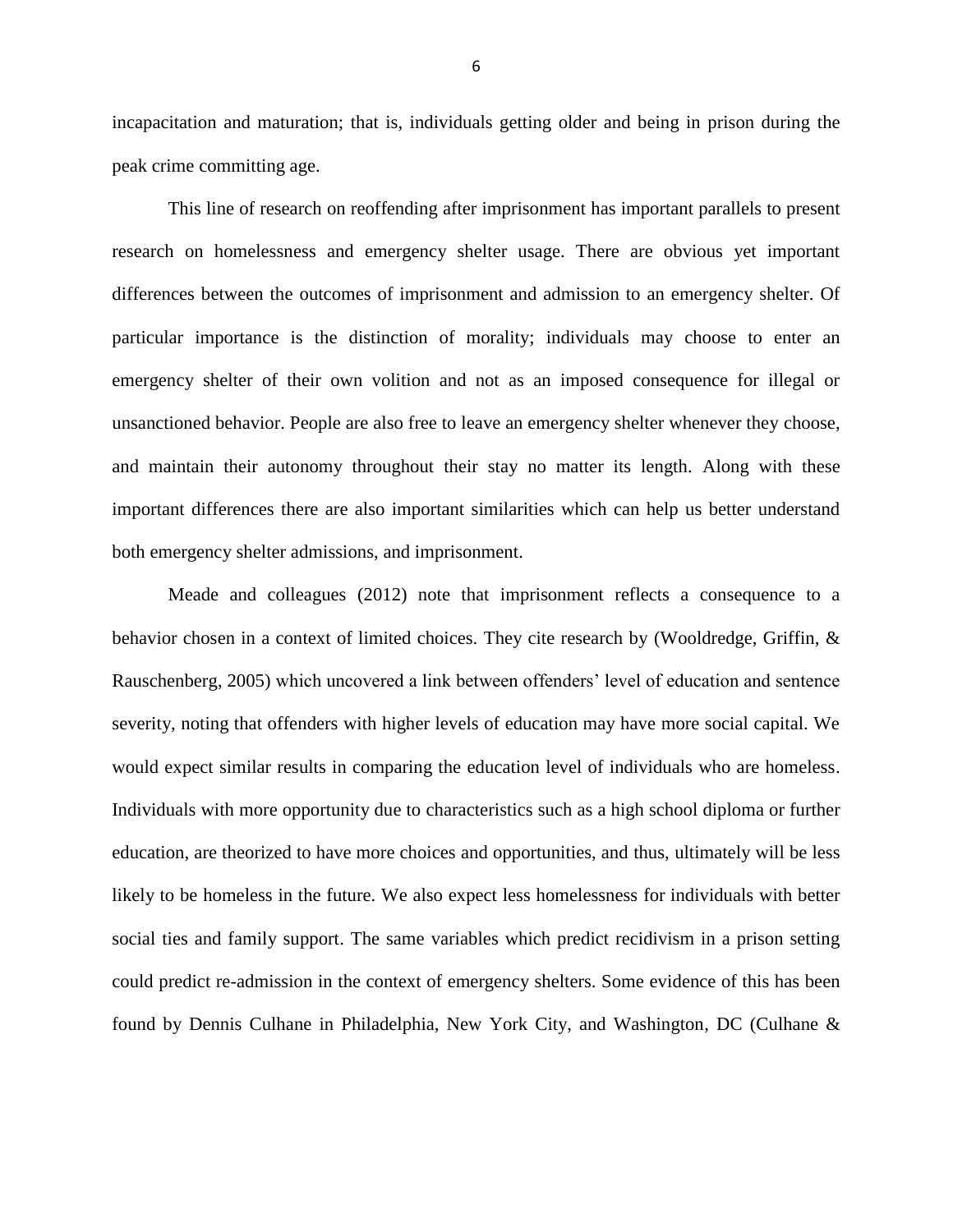Kuhn, 1998; Culhane & Lee, 1997; Kuhn & Culhane, 1998). This has important implications for a goal that prisons and emergency shelters share: i.e., to reduce repeated use of their services.

There is a healthy debate on the merits of factors such as sentence length on recidivism (e.g., Meade et al., 2012; (Snodgrass, Blokland, Haviland, Nieuwbeerta, & Nagin, 2011) and on ways to decrease recidivism happening in the criminal justice system. Baillargeon and colleagues (2010) provide an extensive review of the failure of the criminal justice system to meet the needs of the severely mentally ill (SMI) and the history of mental health services in prisons that led to the present condition. They also review criminal recidivism within the SMI population. Research they conducted in 2009 within the State of Texas prison system found that inmates with any of four major types of SMI (Major Depression Disorder, Bipolar Disorder, Schizophrenia, or a Non-Schizophrenic Psychotic Disorder) were far more likely to have a history of previous incarcerations than inmates without SMI (Baillargeon, Hoge, & Penn, 2010).

Researchers have begun to address important questions in the field of homelessness and emergency shelter usage. For example: Among the population of individuals using emergency shelters, who is at particular risk for re-admission in the future? What sorts of intervention and prevention approaches might be effective in reducing that risk and ultimately reducing the reliance on emergency shelters? The current study aims to add to this debate while focusing on emergency shelter utilization in Detroit Michigan.

#### **RESEARCH QUESTIONS AND HYPOTHESES**

Through a thorough analysis of emergency shelter usage in the Detroit CoC, the proposed study hopes to help agency leaders, policy experts, academics, and others better understand the issue of homelessness and emergency shelter utilization. One question in particular is aimed at identifying characteristics that predict repeated admissions to an emergency shelter. Research in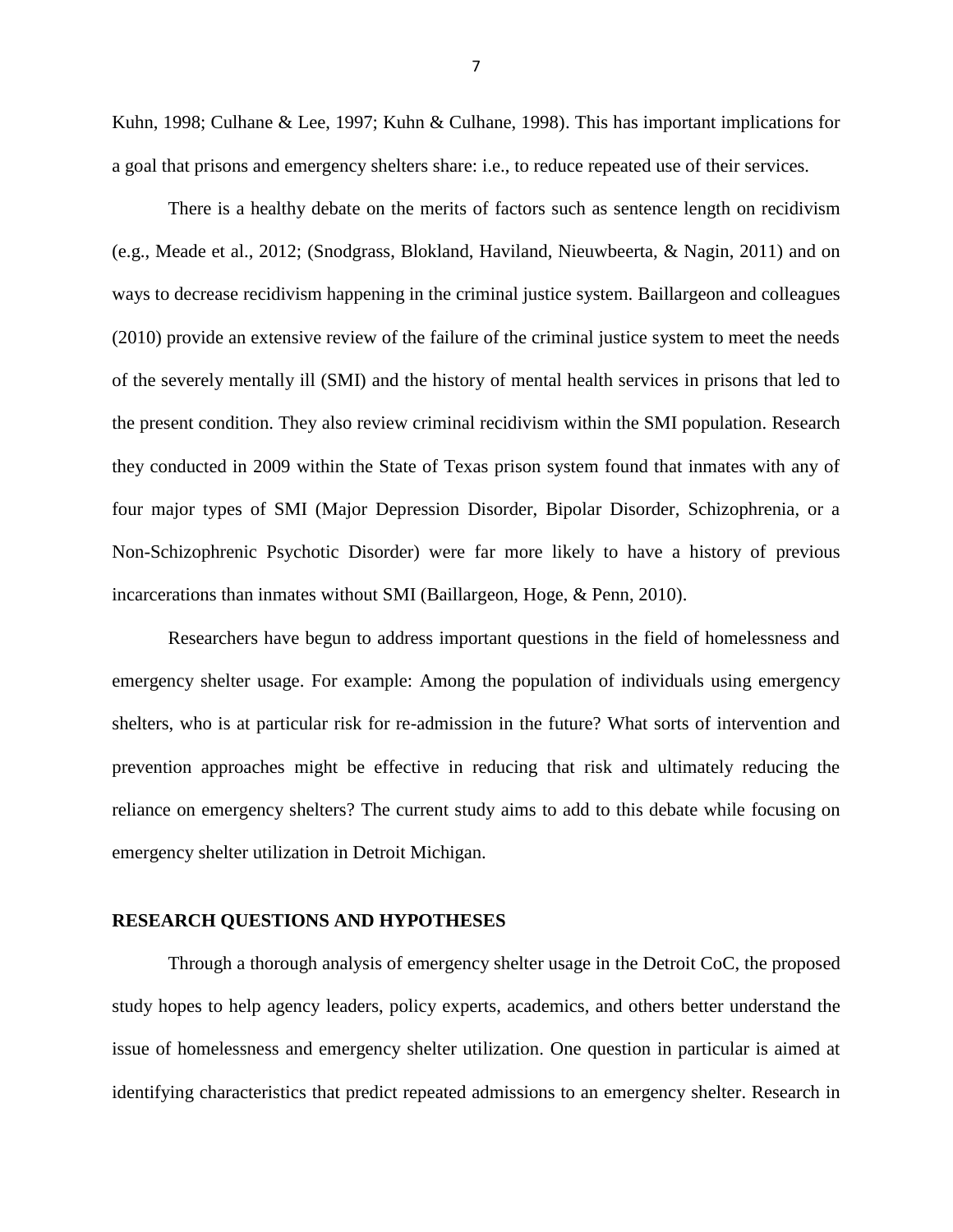other cities has indicated that individuals who are more chronically homeless are "older, nonwhite, and have higher levels of mental health, substance abuse, and medical problems" when compared to individuals who are only homeless for a short while (Kuhn & Culhane, 1998, p. 207). Do findings from a five-year period in Detroit follow the same trend? We predict that they will. More specifically, we hypothesize that the following will be associated with more admissions; being Male, Black or African American, disabled, having a negative reason for leaving a shelter, exiting to a less constructive living situation, being older, coming from a neighborhood with a lower median income, and coming from a neighborhood with a lower education attainment rate. We hope that our analysis will help us to better understand who is making use of emergency shelters in Detroit, for how long, and in what way. We hope that the findings of this study will inform the kinds of programs offered by emergency shelter agencies in Detroit with an eye towards matching the needs of the people of Detroit who are homeless or at risk of becoming so with services.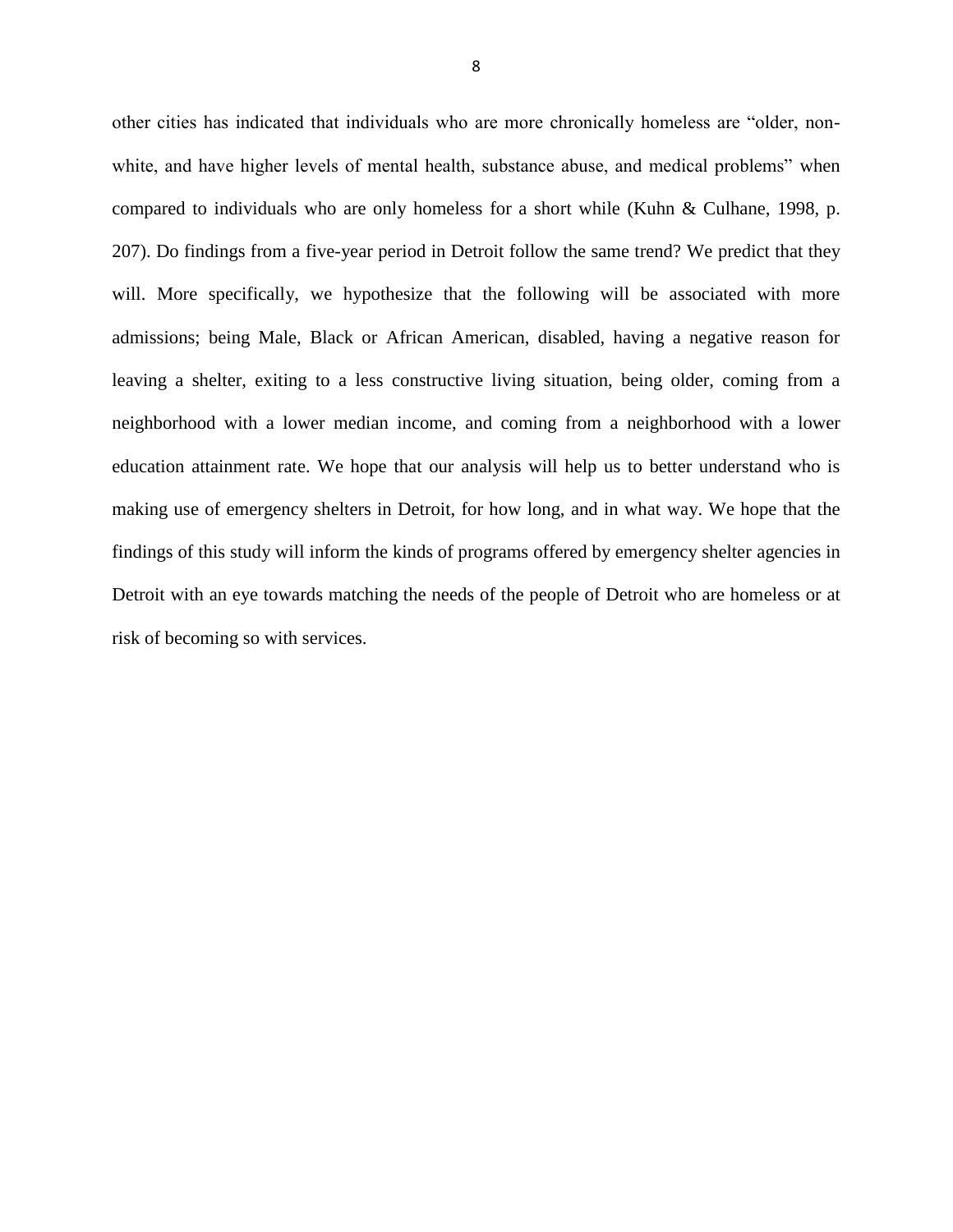#### **METHOD**

#### *Data Sources*

Data for this study were retrieved from the Homeless Management Information System of Michigan (HMISM), which collects and maintains the records of all service providers in the state of Michigan that receive funding from the U.S. Department of Housing and Urban Development (HUD). Records from agencies specific to the Detroit CoC were isolated during the period of time starting January 2008 and ending December 2012. This time period begins at the outset of the severe economic recession induced by the national housing-crisis and continued for several years during the aftermath of the recession. All records pertain to admission information gathered when individuals entered an emergency shelter and information gathered when individuals left that shelter. At entry, pertinent demographic information was gathered, including an individual's age, gender, and primary race, as well as various components of their current life situation (e.g., disability status). Information entered when the individual exited a shelter included an individual's reason for leaving and their intended destination upon leaving.

In total 32,279 unique client identification numbers (IDs) were included in the initial database. Those individuals produced 63,806 admissions to emergency shelters to 21 agency entry points in the Detroit CoC from January  $1<sup>st</sup>$ , 2008 through December 31 $<sup>st</sup>$ , 2012. Data were</sup> all collected at emergency shelter entry points across the Detroit CoC and analyzed retroactively and anonymously (i.e., without attached names or other identifying information).

#### *Data Analysis*

Data were screened for missing values for each participant at every admission. A problem among HMISM data exists in that information is often incomplete. Some key decisions were made in order to account for this problem in the analysis. First, cases with missing data on the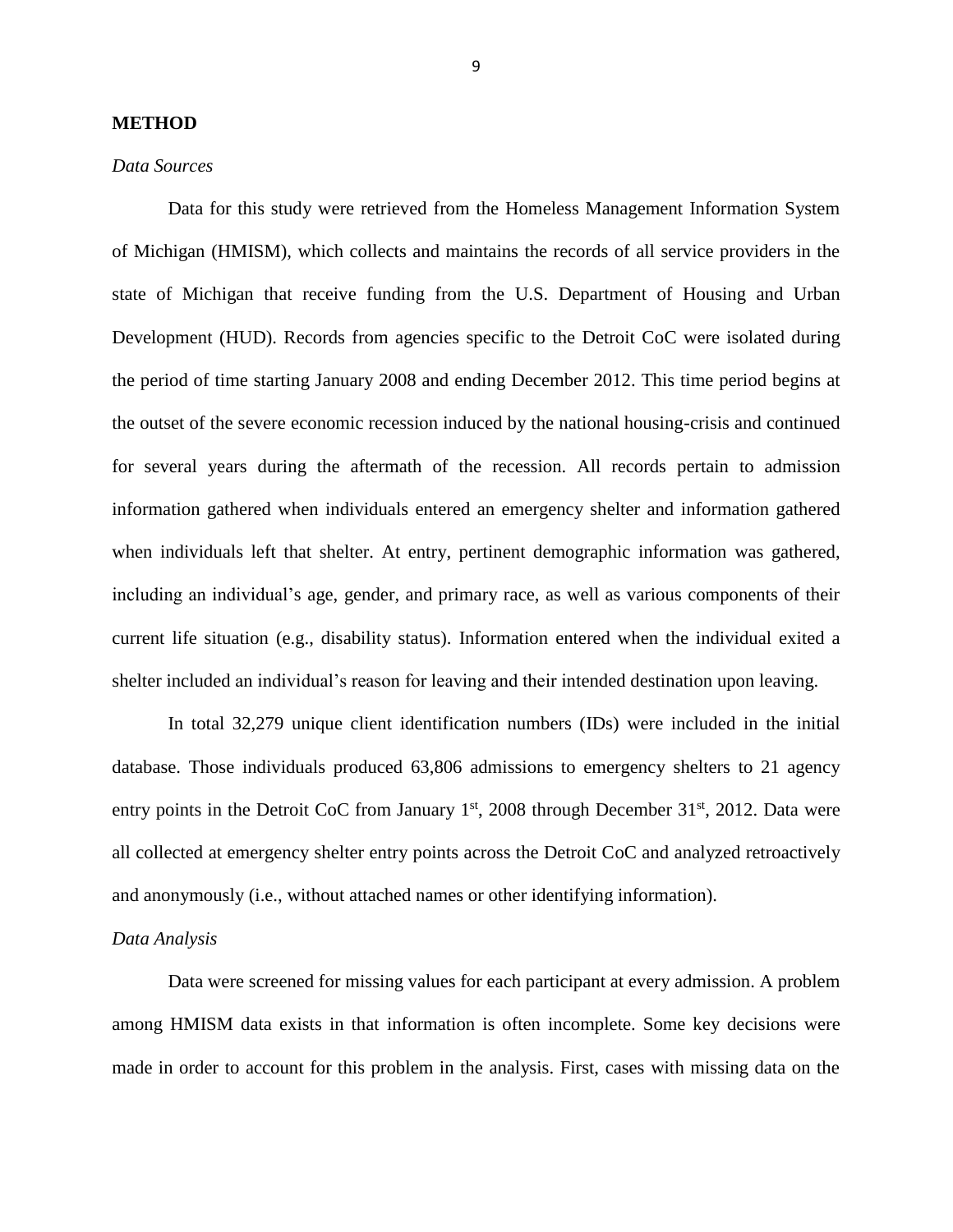variables of Age, Gender, and Race were not included in the sample. This decision was made with the idea that these individuals are not part of the sample of interest. We hope to find out information about the individuals who have accurate data entered into the HMISM system. This brought the number of cases from 32,279 to 28,976. The remaining missing data is considered important for the research question at hand, differences in readmission outcomes amongst individuals with missing data compared to those with no missing data may provide information for HMISM administrators who advise intake specialists at agencies. In the regression analysis we treated all additional missing values as a special category. In our analysis when we created categories this category was left out of the analysis to avoid multicollinearity. For continuous variables such as Age and those based on zip codes (i.e.; Median Income and Education Attainment), missing cases were dropped. This brought the number of cases from 28,976 to 25,073. The variable of interest being predicted in this analysis was the number of admissions for each individual to emergency shelters in the Detroit CoC within a five year period (2008-2012). Because this variable is skewed with large numbers of zeroes and/or low admission counts and few high values, the analysis was conducted using the Poisson Distribution (Gagnon, Doron-LaMarca, Bell, O'Farrell, & Taft, 2008).

#### *Variables*

All variables in the dataset were entered by intake specialists at emergency shelters in the Detroit CoC during the identified time period (2008-2012). Intake specialists follow a standard interview process developed by the Homeless Action Network of Detroit and enter information into the HMISM system directly. All of this information is based on individual's self report or intake specialists report on an individual's status (e.g.; did someone have a positive reason for leaving a shelter). The following are variables included in the analysis.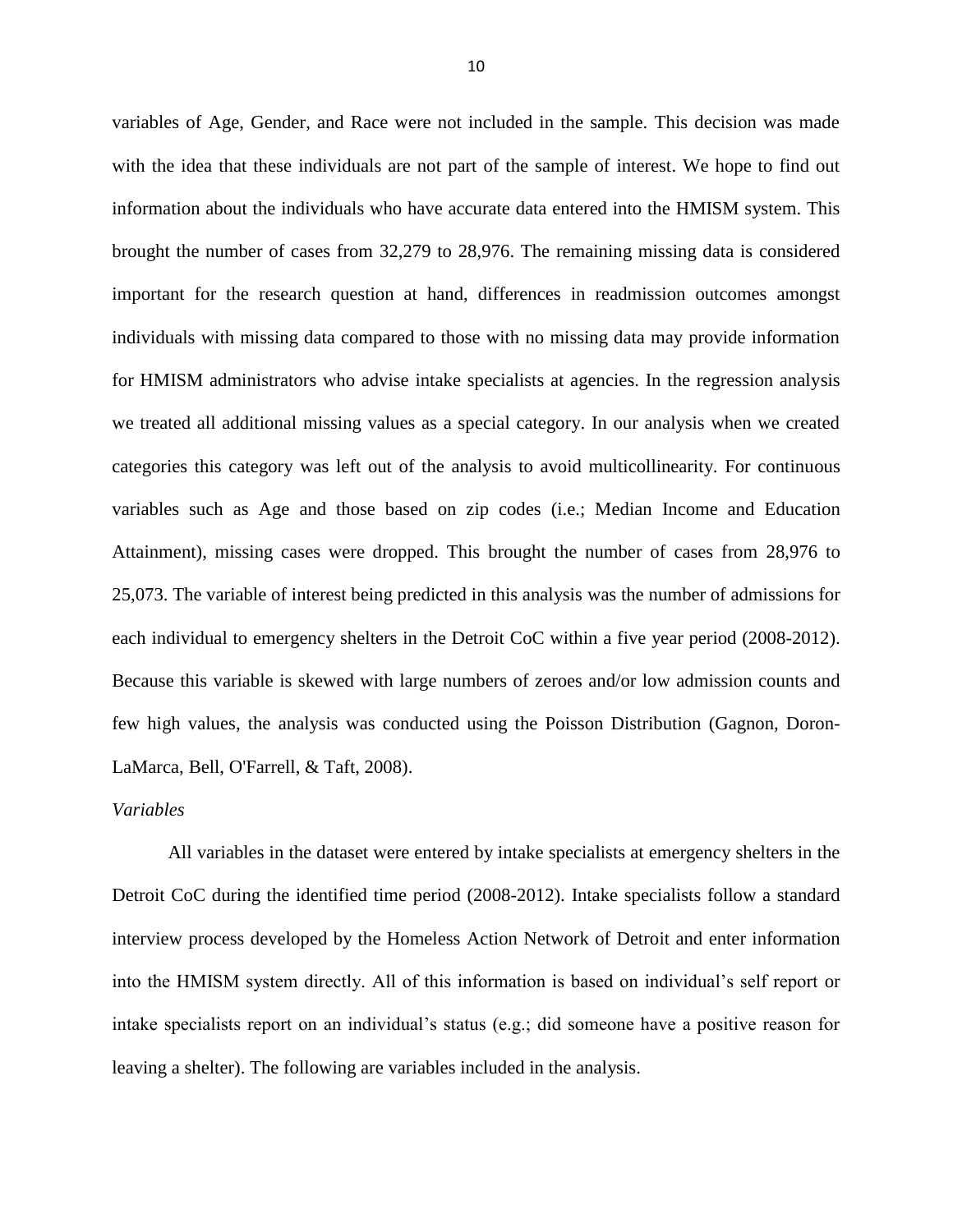Time in System (TIS): This variable is a calculation of the number of days between each person's first entry in the dataset and the end time point of the dataset (January 1 2013). There was no missing data on this variable.

Age: This variable is a calculation of each person's age at their first entry into the dataset (i.e.; date of first entry minus date of birth). Individuals missing Age, Gender, and Race were not included in the sample as described above. After removal of these cases the number of missing cases dropped dramatically and there was not a significant difference in outcomes on the dependent variable for missing and non-missing cases. Any remaining missing cases were dropped to maintain the suitability of the analysis.

Gender: This variable includes 'Male' and 'Female'. After removal of cases missing Age, Gender, and Race the number of missing cases for Gender dropped to 281 (1.1%). The remaining missing cases of Gender were treated as a category in the regression analysis.

Race: This variable originally included nine different primary race classifications but was consolidated into three categories because of the small percentage in most categories. The three remaining categories were 'Black or African American', 'White or Other', and 'Missing'.

Disability: This variable was classified into four categories; 'Disability', 'NoDisability', 'Refused', and 'Missing'.

Median Income (MedInc): This variable describes the median income of the zip code that individuals report as their last known address. Each zip code in the dataset was matched to the 2012 Census: American Community Survey (US Census Bureau, 2012) to identify the median income for that zip code.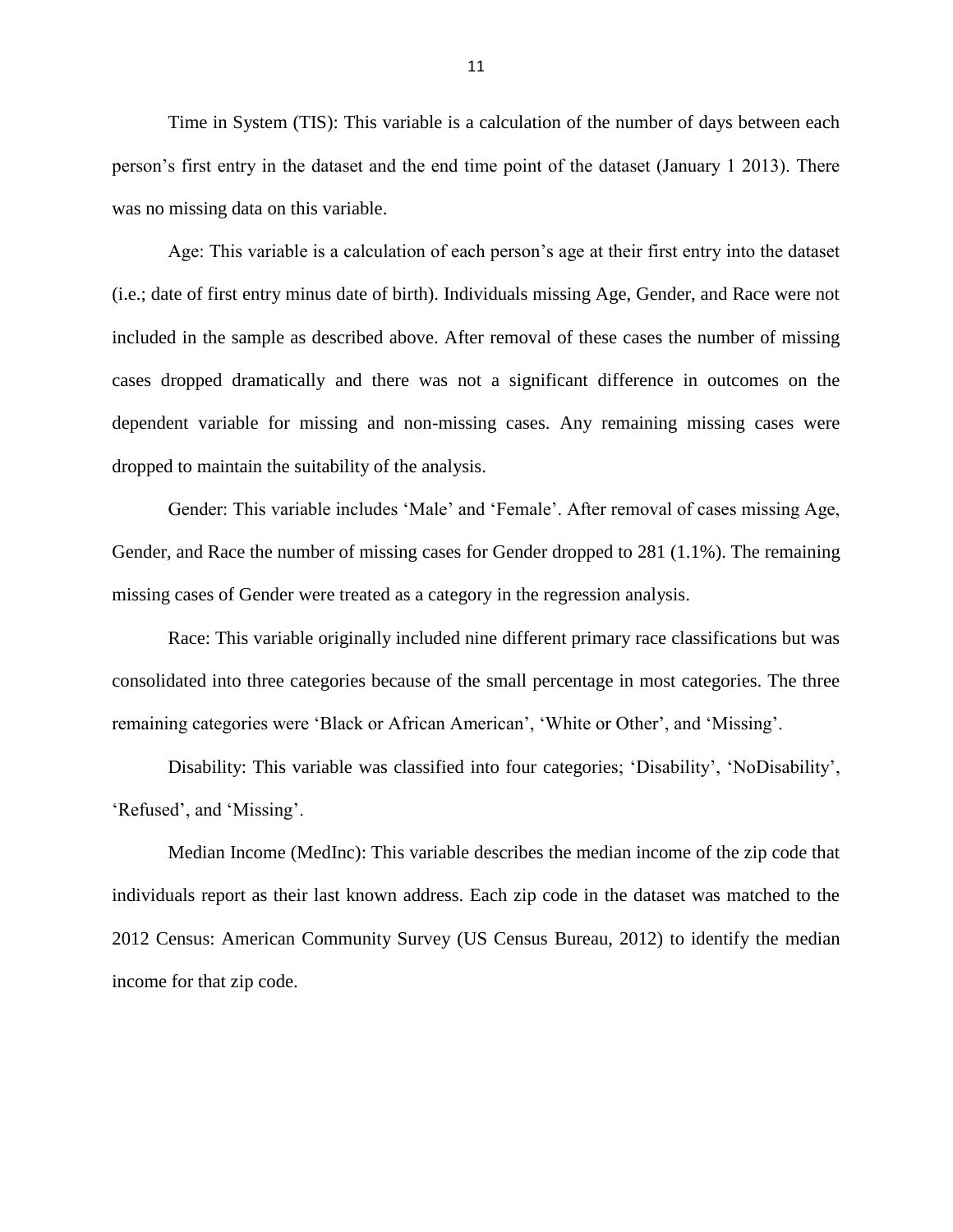Education Attainment (EduAtt): This variable describes the education attainment of people in the zip code that individuals reported as their last known address. Each zip code was matched to the 2012 Census: American Community Survey (US Census Bureau, 2012).

Reason Leaving (ReLeav): This variable is categorized to describe whether an individual's reason for leaving an emergency shelter was positive or negative. Examples of positive reasons for leaving include; 'Achieved objectives' or 'Completed program', negative examples include; 'Criminal activity / violence', 'Non-Compliance with Program', or 'Termination through non participation / no shows'. Missing data was considered a category in the analysis.

Positive Placement (PosPla): This variable is categorized to describe whether an individual's exit destination from an emergency shelter is positive or negative. Examples of positive placements include; 'Rental by client (with or without subsidy)', 'Transitional housing for homeless persons', or 'Permanent supportive housing'. Negative placements include; 'Jail, prison, or juvenile detention', 'Place not meant for habitation', or 'Emergency shelter'. Missing data for this variable was also considered a category in the analysis.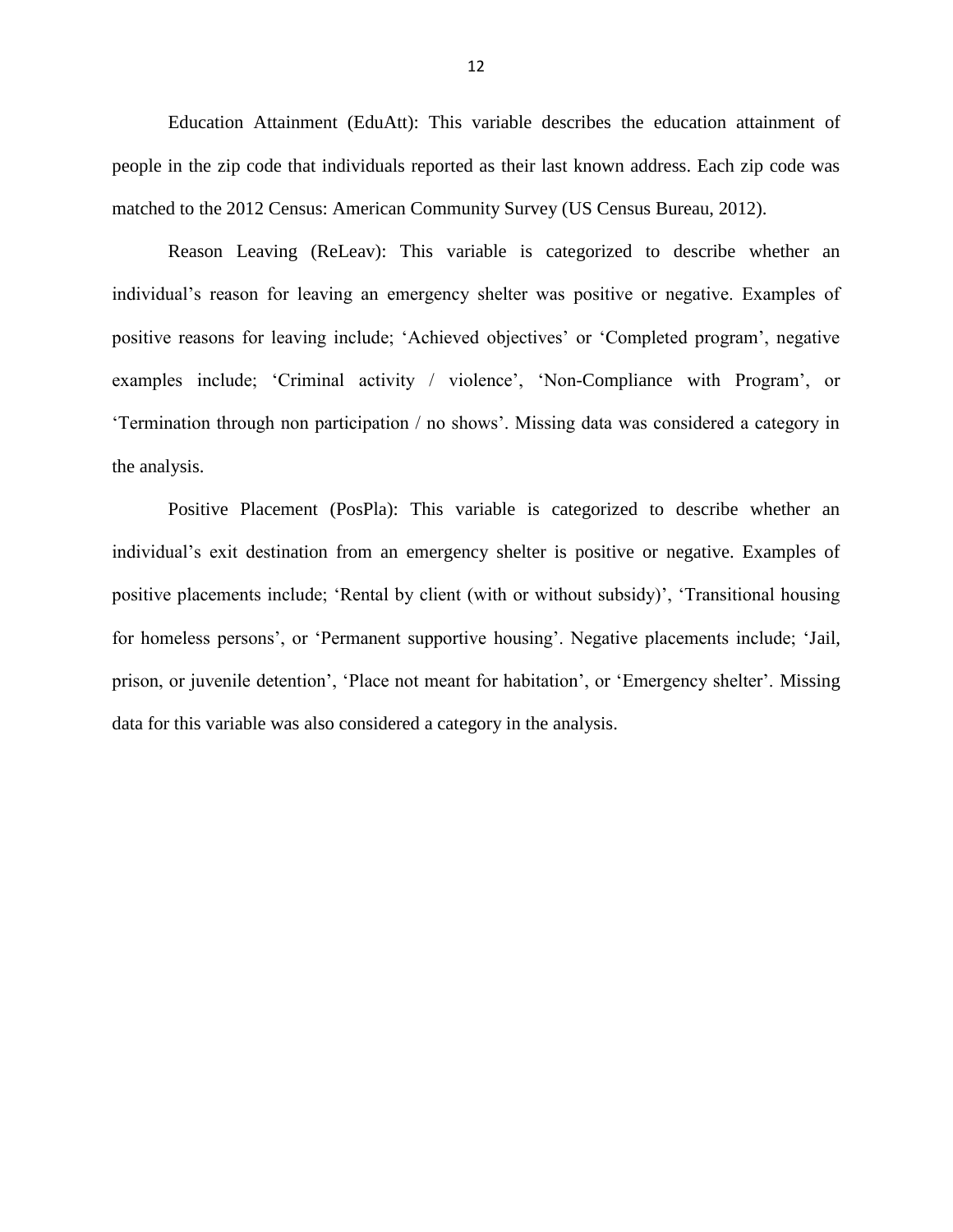#### **RESULTS**

#### *Descriptive Data*

Tables 1 and 2 provide basic descriptive characteristics of clients included in the fiveyear HMISM dataset used ( $N = 25,073$  unique clients). As expected the overall picture of the population is predominately Male (64.1%) and Black or African American (89.1%). The average number of admissions during the five year time period of interest (2008-2013) was  $2.54$  (SD = 4.68). A clear majority of individuals had only one admission (61.5%). The variable 'admissions' had a sharp positive skew with an increasingly smaller percentage of individuals having two admission (17.7%) and even less having three (7%). In order to maintain the stability of the dependent variable the data was truncated as shown in Table 1. Individuals with five or six admissions were combined as were individuals with seven, eight, and nine admissions. This pattern was used with progressively larger categories while maintaining the shape of the Poisson distribution (as seen in Figure 1). The final category contained individuals with 41 or more admissions, this category contained  $0.3\%$  of the individuals (n = 74). The average age of individuals in the sample was  $35.23$  (SD = 17.53). The large standard deviation reflects the pattern of data for age shown in Figure 2. Three spikes are noticeable in the histogram reflecting children, young adults, and older adults. A quick look at the breakdown for males and females (Figures 3 and 4) reveals females making up more of the peaks for young adults and children and less of the peak for older adults which is predominately males. Other categorical data includes an individuals' reason for leaving the emergency shelter 'Reason Leaving' which is defined as either positive or negative, 46% of cases were designated with a positive reason for leaving, 53.5% were designated as negative. Another variable includes whether an individual is moving on to a positive housing placement, 54.7% were designated as moving on to a positive housing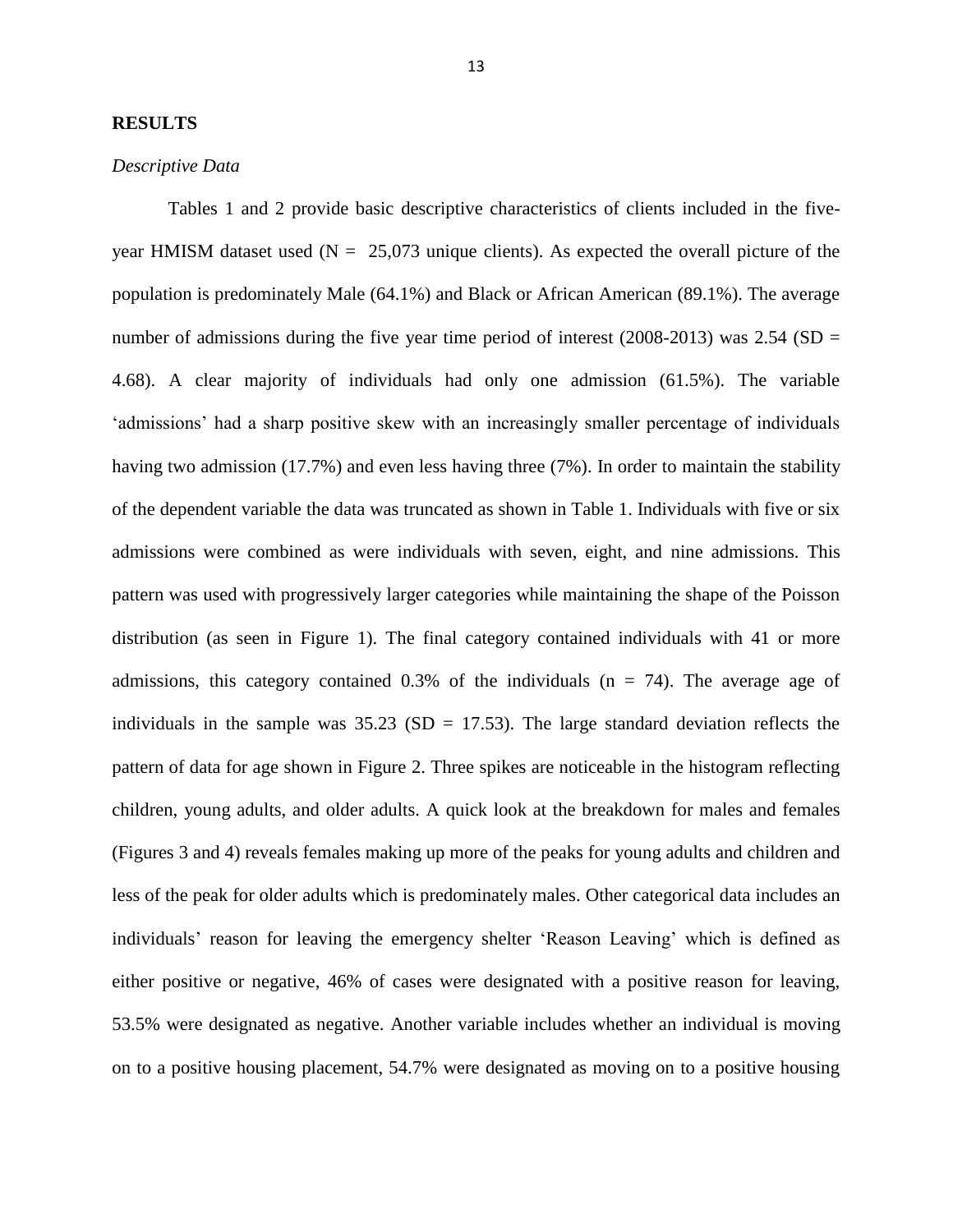placement, 45.1% were designated as moving to a negative placement. A final demographic variable is whether an individual has a disability, this is categorized as 'yes', 'no', or 'don't' know'. 68.9% of individuals responded 'no', 23.7% said 'yes', and 6.2% said 'don't know'.

#### *Census Matched Data*

At intake to emergency shelters in the Detroit Continuum of Care individuals are asked to provide their last known address. This information is entered into the HMIS database as the zip code of the address. For this sample zip code information was matched to the 2012 American Community Survey Economic Statistics (US Census Bureau, 2012). In particular the median income of the zip code an individual listed as their previous address at their first admission to an emergency shelter in our designated time frame was matched, as well as the percent unemployment and educational attainment of the zip code. The average median income for the sample was  $$27,212$  (*SD* = 11,822) and the average percent of high school attainment was 78.5%  $(SD = 9.96)$ .

#### *Days in System*

Finally, by considering the first entry individuals had to an emergency shelter during the designated time frame we were able to calculate the number of days of opportunity they had for admissions. This is important for our analysis because within our designated time frame of 2008 to 2012 there is likely variability in years of opportunity for admissions. For example, an individual who first experienced homelessness in 2008 will have more years of opportunity to rack up admissions to emergency shelters than an individual who first experienced homelessness in 2011. The average number of 'days in system' was 967.22 (*SD* = 591.73). This variable was used primarily as a covariate in analysis to ensure that any effects were above and beyond having more days opportunity for admissions.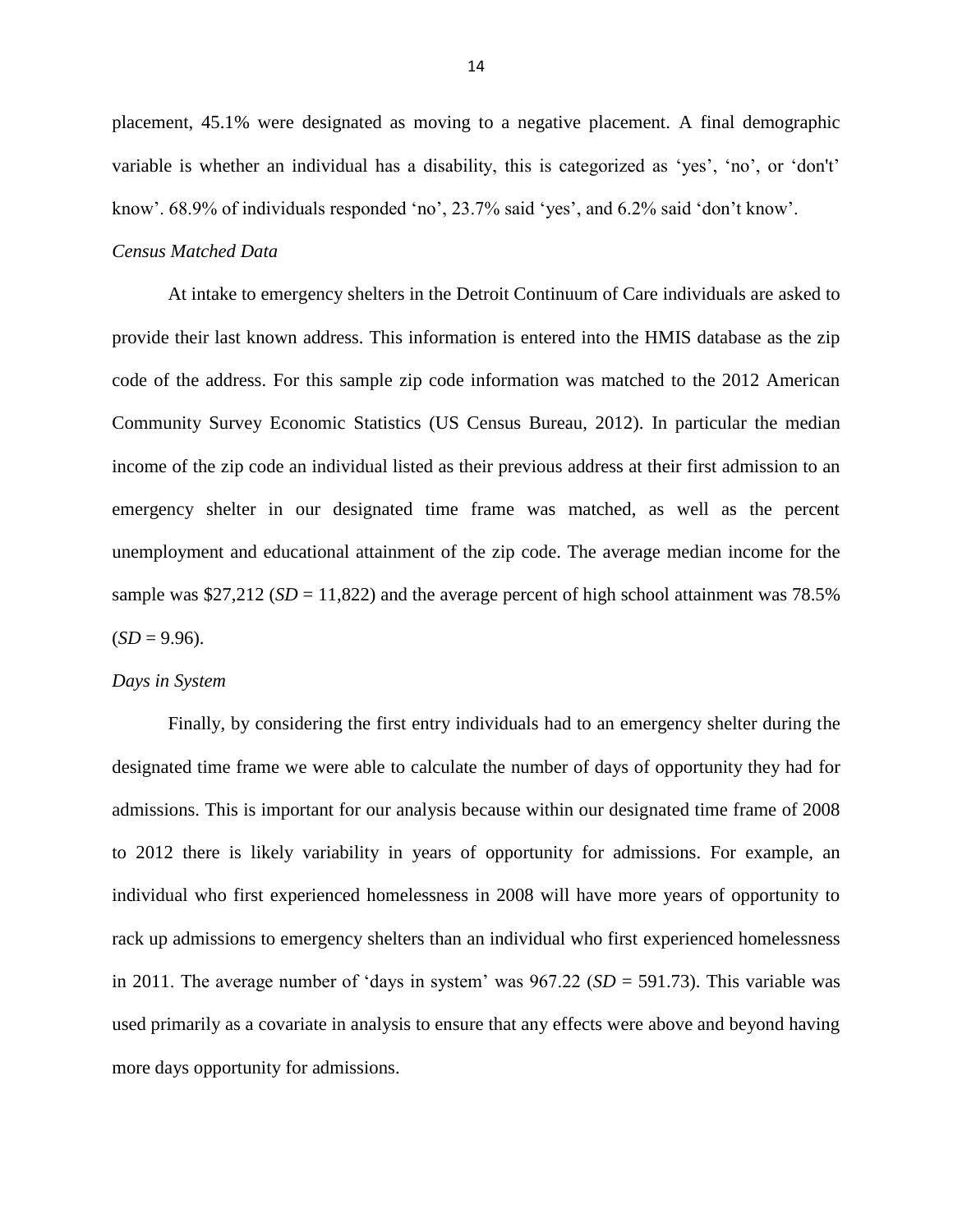#### *Hierarchical Regression*

Hierarchical Regression was conducted with the dependent variable 'admissions' truncated as seen in Table 1. Results can also be found in Table 3. There were  $N = 25,073$ individuals in the sample after removal of cases as outlined in Figure 4. Time in system (TIS) was used as a covariate in order to control for the effect of variability in the amount of time individuals could have been admitted to an emergency shelter. The analysis indicates a significant model ( $p < .001$ ) with 'TIS' positively predicting admissions ( $b = .001$ ). This effect is very small with an exponential *b* of 1.000, yet it is positive and significant at  $p < .001$ . Next 'age' was added to the model, that model was significant at  $p < .001$  with ( $b = .011$ ,  $p < .001$ ). This indicates age positively and significantly predicts admissions above and beyond the time in system individuals have. Next 'gender' was added to the model, the model was again significant at  $p < .001$  with Gender 1 (male) not significantly predicting admissions ( $b = .153$ ,  $p = .123$ ) but Gender 2 (female) negatively predicting admissions  $(b = -0.259, p = 0.009)$ . 'Race' was next added to the model, this model was significant at  $p < .001$  with Race 2 (white and other race) negatively predicting admissions ( $b = -.179$ ,  $p < .001$ ) and Race 1 (black or African American) not predicting admissions ( $b = .036$ ,  $p = .216$ ). 'Disability' was added producing a significant model at *p* < .001, where Disability 1 (disabled) positively predicted admissions (*b* = .124, *p* = .007), as did Disability 3 (don't know) ( $b = .245$ ,  $p < .001$ ). Disability 2 (not disabled) was not significant  $(b = .018, p = .687)$ . Next 'Median Income' was added to the model. This produced a significant model at  $p < .001$  where the effect of median income was very small, yet negative and significant  $(b = -4.89E-6, p < .001)$ . Education attainment ('per HS') was added next with a significant model at *p* < .001 with a non-significant effect (*b* = .000, *p* = .796). 'Reason Leaving' was added next to produce a significant model at  $p < .001$ , where a positive reason for leaving (Reason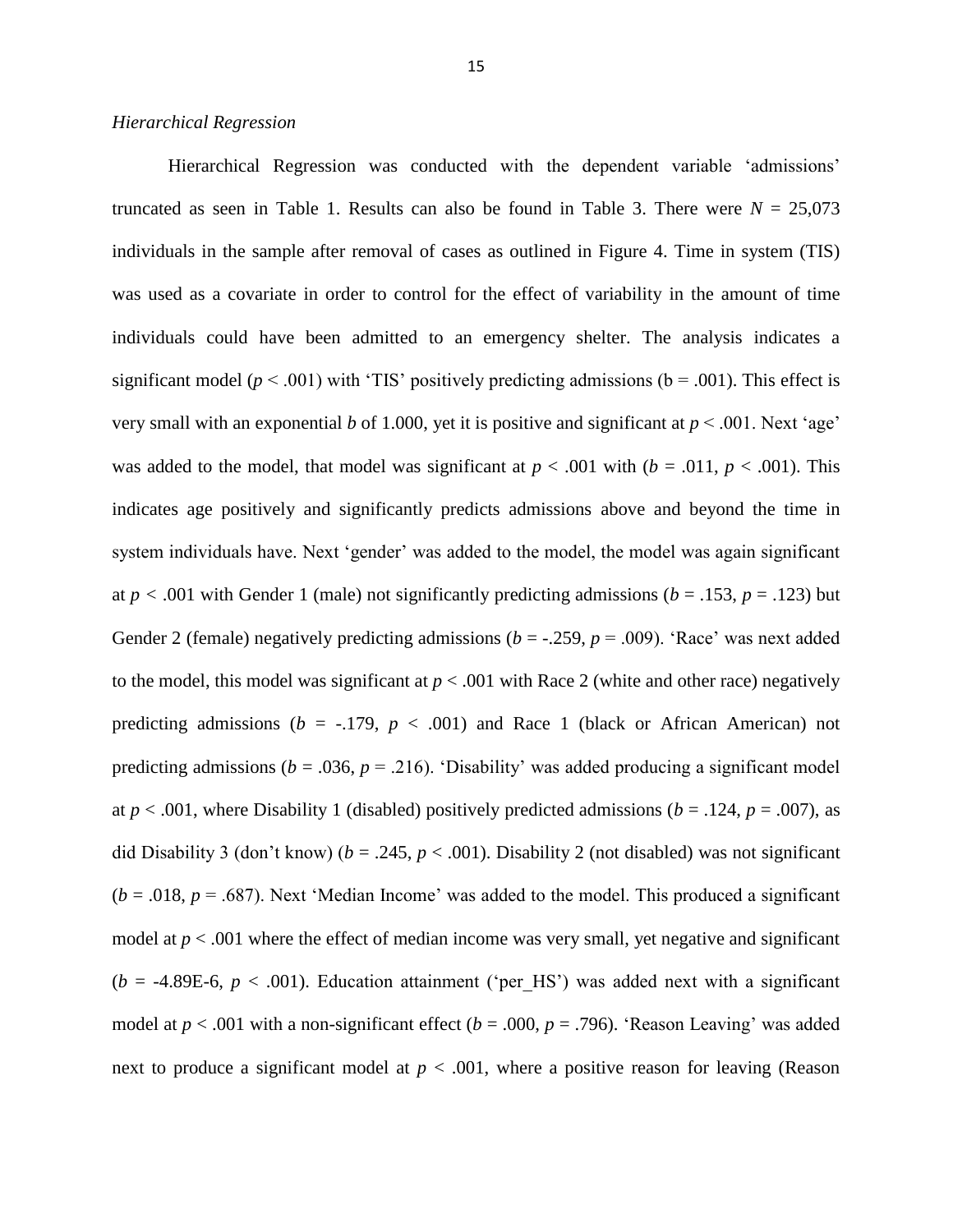Leaving 1) was not significant ( $b = -0.57$ ,  $p = .436$ ) but a negative reason for leaving (Reason Leaving 2) was significant and in the positive direction  $(b = .285, p < .001)$ . Positive reasons for leaving a shelter as determined for this sample include; 'achieved objectives', 'client terminated by choice', and 'left for housing opportunity'. Negative reasons for leaving include; 'criminal activity / violence', 'disagreement with rules / persons', and 'termination through non participation / no shows'. Finally 'Type of Placement' was added to produce a significant model at  $p < .001$ , where both a positive placement (PosPlacement 1) and a negative placement (PosPlacement 2) were found to be not significant  $(b = -0.070, p = 0.670)$  and  $(b = 0.170, p = 0.302)$ respectively.

#### *Post-Hoc Analysis*

In order to fully explore the predictors identified in the hierarchical regression a *post-hoc*  analysis was conducted examining variables further. First the number of admissions in the dataset was placed in context. For all cases  $(N = 25073)$  the mean number of admissions is 2.54  $(SD = 4.68, \text{Median} = 1)$ , 61.5% of those have one admission, 13.8% have four or more, and 10.1% have five or more. Next, if we begin to select for variables from the regression that we find predict more admissions we see these figures change. Of those who are male and Black or African American ( $n = 14156$ ) the mean number of admissions is 3.27 ( $SD = 5.8$ , Median = 1), 53.9% have one admission. When we also select those who are older  $(Age > 40)$  ( $n = 7918$ ) the mean number of admissions jumps to 3.88  $(SD = 6.59, \text{ Median} = 2)$  and 46.8% have one admission, as we continue to add filters for variables we found predict more admissions, we end up with individuals who are Black, older than 40, had a negative reason for leaving, and came from a zip code with a median income below 20,707 (the  $25<sup>th</sup>$  percentile of our sample). This sample ( $n = 2001$ ) has a mean number of admissions of 5.57 ( $SD = 8.68$ ) a meaningful jump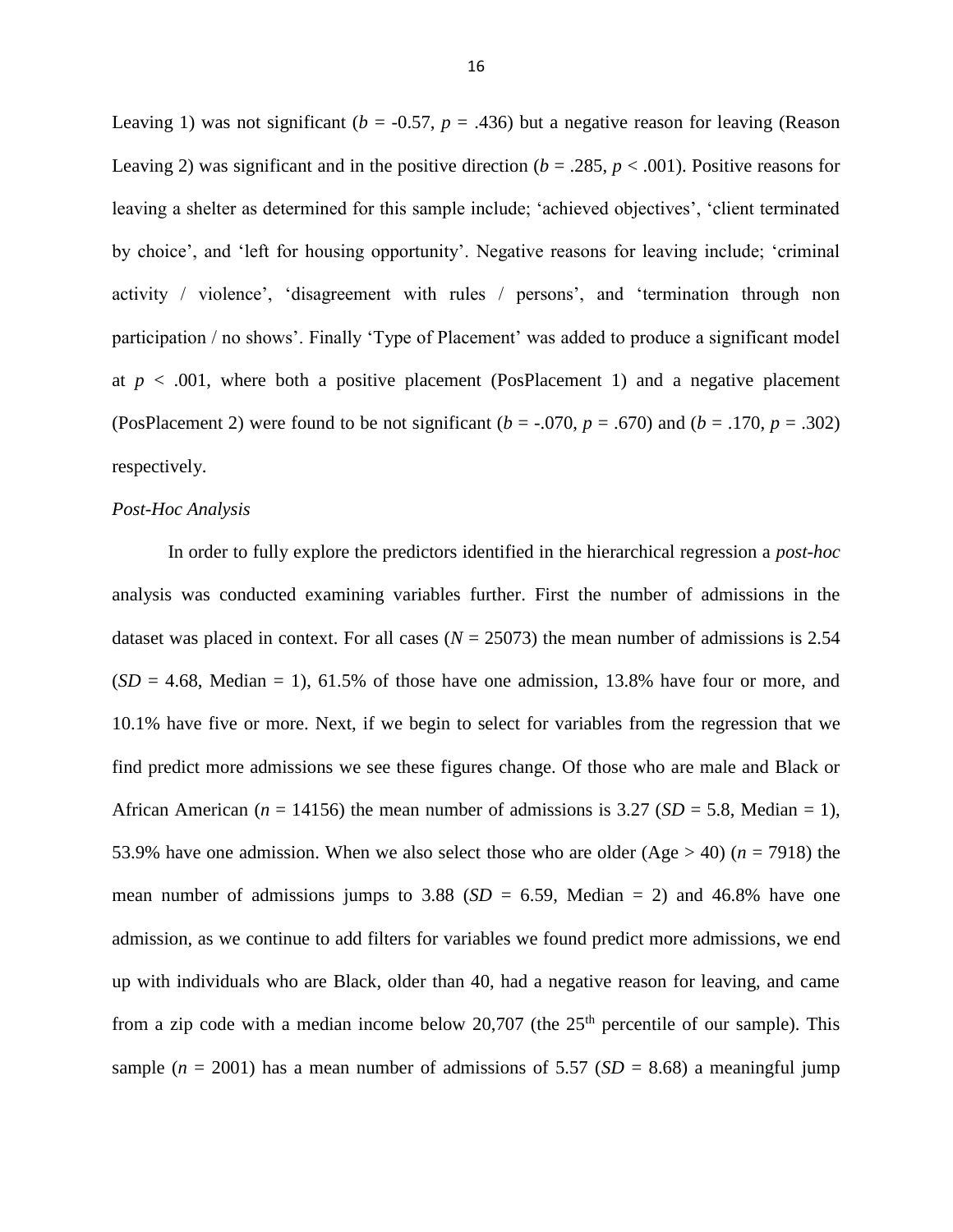from the 2.54 average found in the entire sample. Of this 'high risk' group 34% have one admission as opposed to 61.5% in the whole sample, and 30.5% have five or more admissions (compared to 10.1% in the whole sample).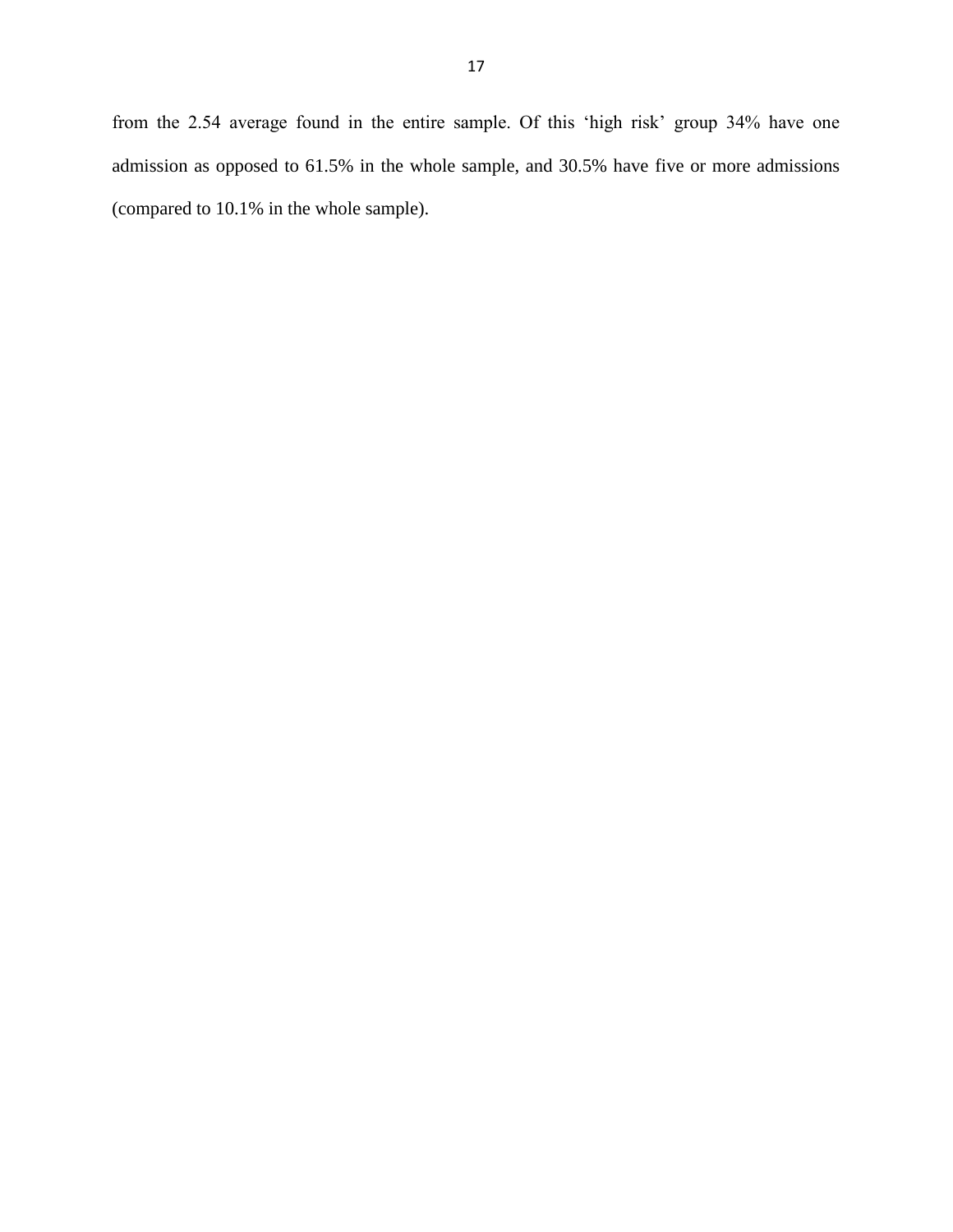#### **DISCUSSION**

The examination of data for this project afforded another opportunity to think critically about the collection of information pertaining to homelessness. As is often the case historically when people were attempting to understand something, in this case 'homelessness', they started by trying to measure it, (i.e. how many people are homeless). This effort has progressed through various stages of sophistication, from what amounts to good guesses (key informants) to surveys and point-in-time counts. In today's world the effort has shifted to new technology and the realm of 'big data'. The hope of large scale systems for measuring homelessness is that with big data will come inspired solutions and efficiencies policy leaders, government officials, and on the ground advocates have not come up with yet (or perhaps that this new effort will confirm what people think works best). In the midst of this effort it is important to consider underlying assumptions that we bring to the large amounts of data. Large amounts of data used incorrectly or not carefully have a risk of leading to very robust and very wrong conclusions. With that in mind the following are presented as lessons learned through examining this large dataset.

## *A strong majority of people make use of an emergency shelter just once*

As has been shown in other studies (Culhane & Kuhn, 1998; Culhane, Lee, & Wachter, 1996), the perception that homeless individuals are mostly chronically homeless people who continually make use of shelters is not supported by a review of this dataset. The number of admissions individuals rack up even over a five year time frame is mostly just one. Most people make use of an emergency shelter once and never again. Why is this? It is hypothesized that admission to an emergency shelter represents a string of failed attempts to avoid becoming homeless, an absolute last resort after all other options have been exhausted. Most people are able to avoid prolonged periods of homelessness.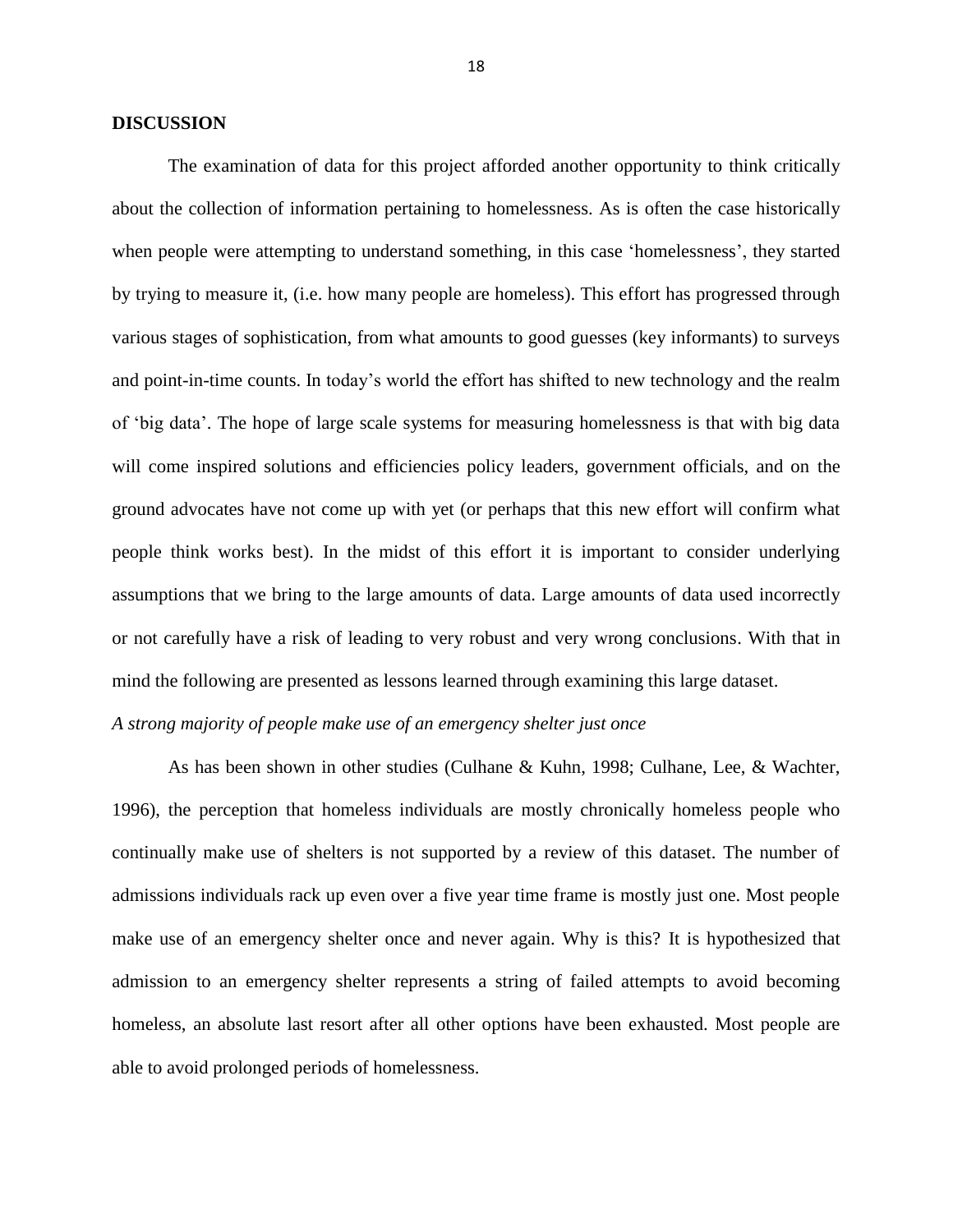*Those who have more than one admission accumulate a majority of the admissions*

Individuals with two or more admissions accounted for 76% of the sum of admissions in the five year time span  $(n = 48,398)$ . People with one or more admissions produced 15,408 admissions in the five year time span (24% of the sum). So while *most people* just have one admission, all of the admissions from people with more than one far outweigh the admissions from people with just one (15,408 vs. 48,398). This may be behind the prevailing notion that most people who are in emergency shelters are 'chronically homeless' and make use of shelters routinely. People who work or volunteer at an emergency shelter continuously are likely to see the repeat users time and time again and paint a picture as the 'average homeless person' as someone who is chronically homeless. They miss the one time user of an emergency shelter because, of course, they were only there once. Obviously if we take each admission to an emergency shelter as an outcome we are trying to prevent, people in the two or more category account for most of those admissions. But if we consider each *individual* and whether they experience homelessness or not, a majority have only one admission to an emergency shelter. This distinction is important for policy makers and agency leaders alike.

#### *People who have more admissions to emergency shelter*

Because most people make use of an emergency shelter once there is a natural curiosity about people who make use of an emergency shelter more than once, or much more than once. We set out to better understand who these people are and try to answer the question; 'what makes them different?'. In many ways we had solid predictions about what we would find, that individuals who use shelters more are older, Black or African American, disabled, come from places with lower economic opportunity and lower education attainment, and have worse exit experiences with emergency shelters. We went about analyzing this question through a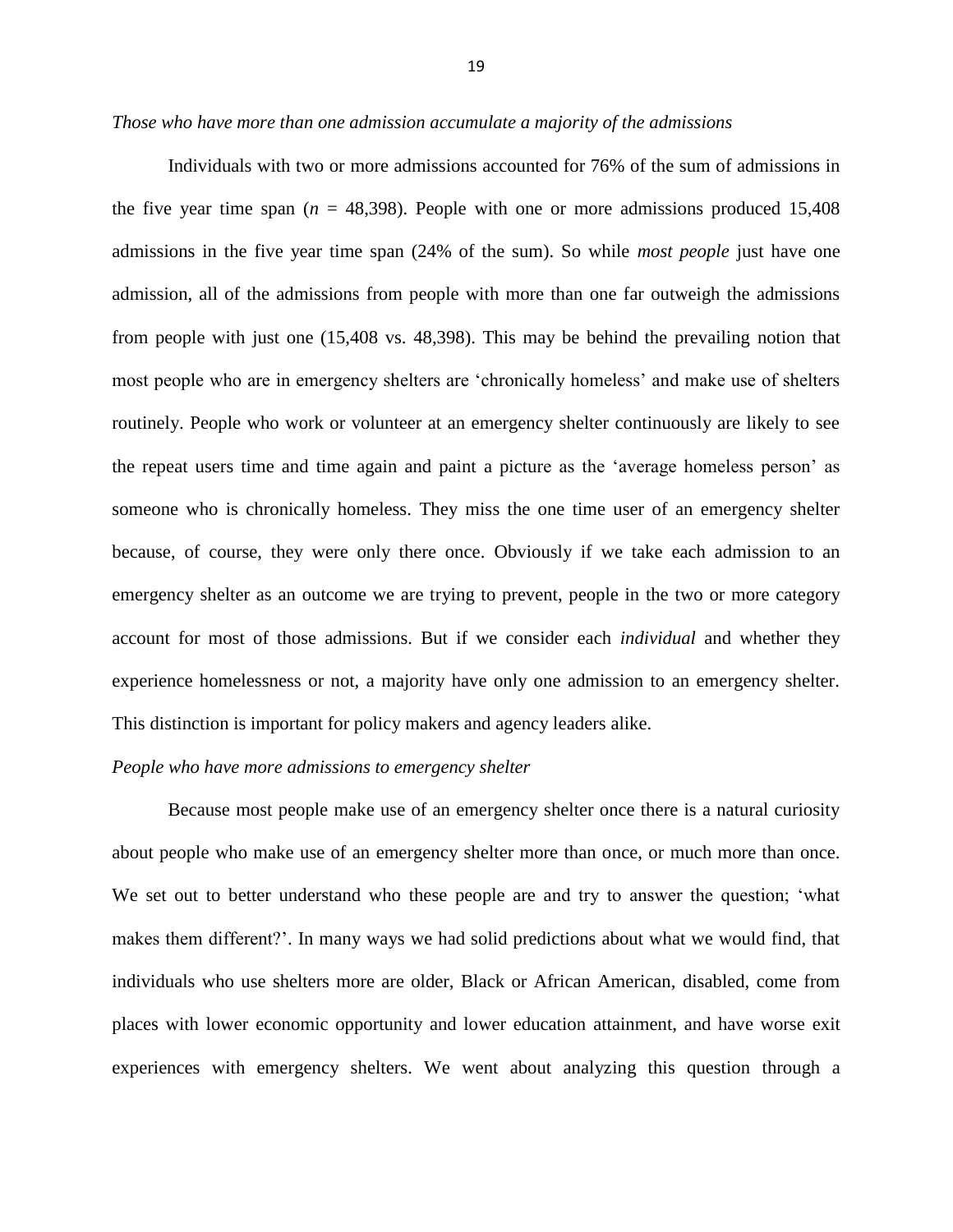hierarchical regression using a poisson distribution. The results indicate that being younger, female, and white or another race other than black predicts less admissions. Having a disability or a negative reason for leaving an emergency shelter (excused for violent behavior, time ran out, etc.) predicts more admissions. Coming from a place with a higher median income is associated with less admissions. These predicting factors are important in that they help us understand who may be at risk to become a chronic user of emergency shelters, but of course they are not perfect predictions. We should not use this information alone to identify who *may become* chronically homeless. There are likely too many random variables in people's lives (e.g.; a car accident, getting laid off of work) that push people into chronic homelessness for us to predict outcomes with certainty just based on these demographic factors. However, when we look at our data in a different way using our predictors we see how these variables reflect higher risk. A *post-hoc* analysis revealed surprising results. We expected that people we designated as 'high risk' based on the regression we analyzed would still be more likely to have just one admission. However, individuals designated as 'high risk' were found to have an average of 5.57 admissions (*SD* = 8.68) compared to the average of 2.54 (*SD* = 4.68) for the entire sample, and to be more likely to have two or more admissions than just one. This secondary analysis taken together with the main analysis described above indicates that at intake, individuals who are male, black, older, and come from a neighborhood with less economic opportunity are more likely to experience continued use of emergency shelters. When we try to look at what our regression analysis indicates would be people who are *least likely* to experience more than one admission, we find that first of all there are not many of these people out there. People who are female, a race other than black, younger than 40, come from a zip code with a median income greater than 20,707, and had positive exit experience from shelter add up to *n* = 201, which is .008% of the sample.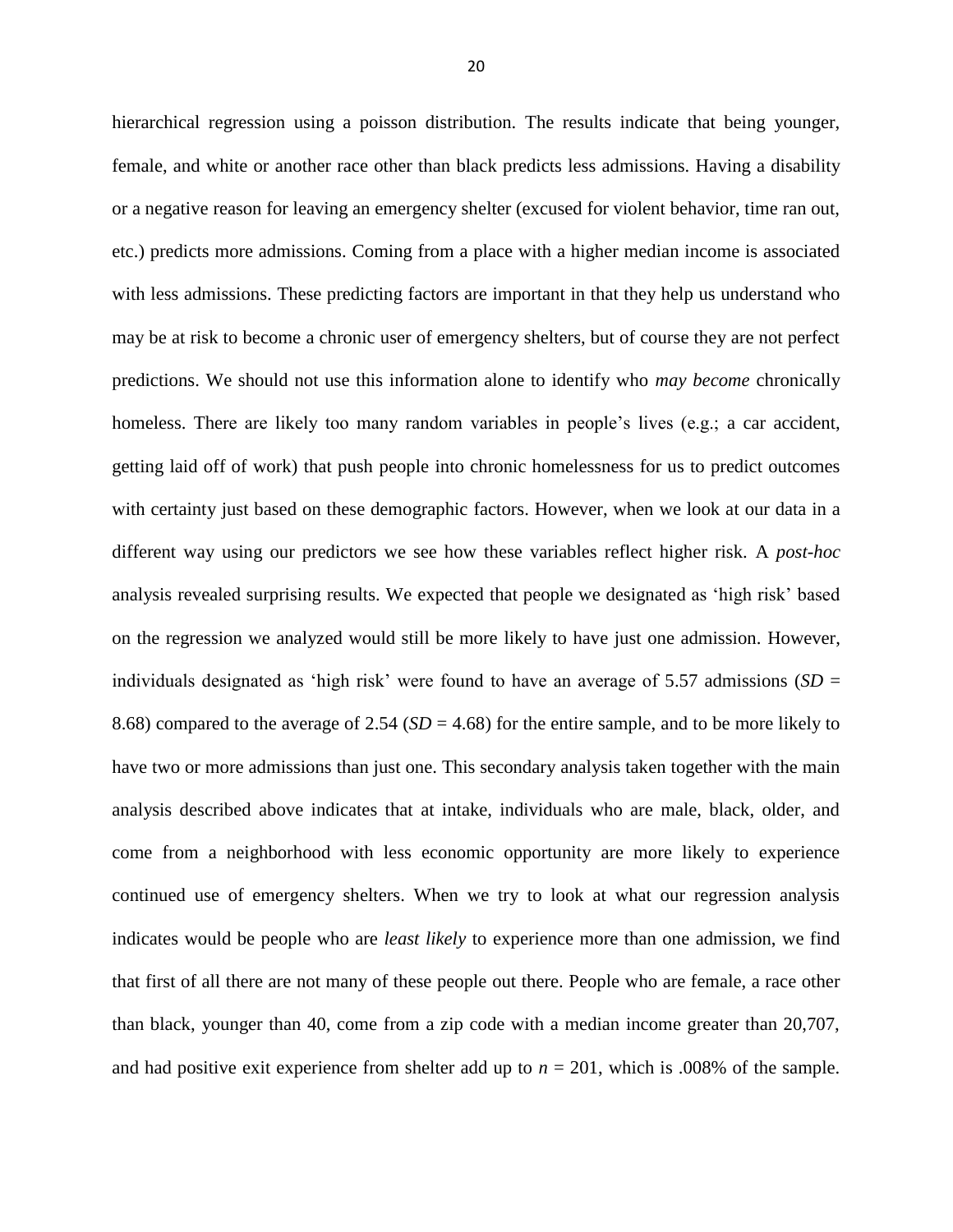However, of these 201 people, 83.1% have one admission and the highest number of admissions is four. There are clear limitations to this data as will be outlined in the next section, but it seems clear that these variables really do predict the outcome of admissions to emergency shelters. *Limitations*

This project began with inherent limitations based on the challenging task of measuring homelessness. The Homeless Management Information System in Detroit is managed by a small dedicated staff who work tirelessly to educate agencies about best practices for data entry and management. There is a reality that this system relies on the entry of data at 21 entry points across the cities of Detroit, Hamtramck, and Highland Park Michigan. While data quality has improved over the years through the combined efforts of staff at HAND and agencies the data can ultimately be described as 'sloppy'. In the initial stages of combing through the HMIS dataset problems of missing data were abundant in variables that could have been of particular interest to the research. We had to make careful decisions around balancing the fidelity of the data and our desire to examine patterns of shelter use for people with relatively complete data. There is far too much noise amongst the 21 entry points and thousands of caseworkers entering that data to make predictions about why data is missing. There is also the limitation of relatively small effects for some of the predicted variables. With a healthy sample size of  $N = 25025$ significant findings were not hard to come by, but effect sizes for multiple variables were essentially null (e.g.; an exponential *b* of 1.000).

#### *Future Directions*

Underlying this research study was an assumption that people who make use of shelters in a chronic fashion are a key problem to be solved in the effort to end homelessness. For service providers, advocates, and policy experts individuals who are 'chronically homeless' seem to be a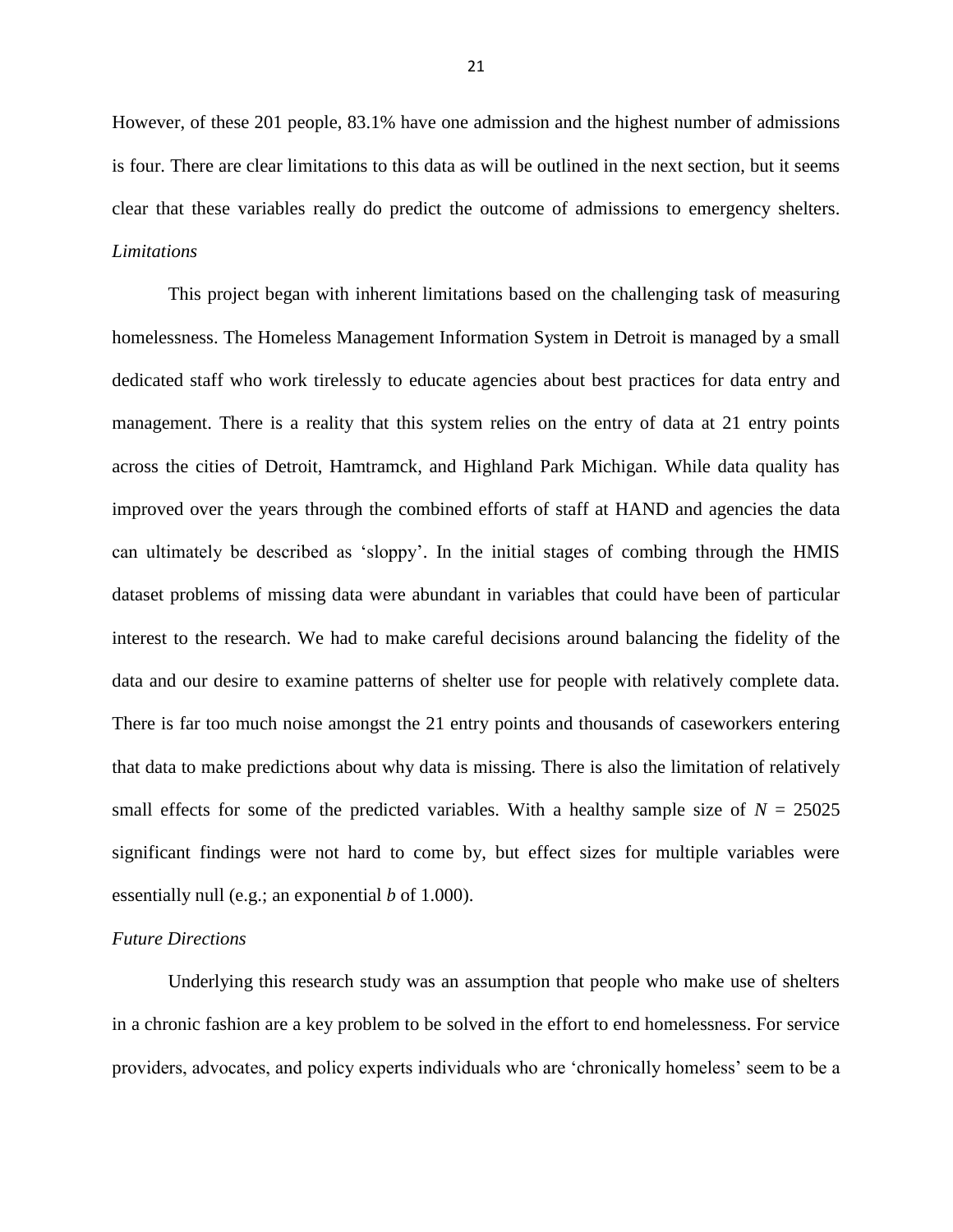tough nut to crack. These individuals seem to have the worst circumstances and be the most disadvantaged even in a population of people who are homeless. There continued use reflects a costly expense for taxpayers, and above all the human suffering of being homeless for a prolonged period of time, sometimes decades, is heartbreaking. This analysis highlights the importance of transitionally homeless and episodically homeless individuals also. If we think about reducing emergency shelter admissions there is an important distinction of the *sum* of admissions and the number of people with an admission. Our analysis revealed that 15,048 people had one admission whereas 9,977 people had more than one admission. However there exists a kind of power rule in that the number of *admissions* to emergency shelters is disproportionately made up of a small portion of people. The rule is roughly 5:50, meaning that five percent of the sample accounts for 50 percent of the admissions. To be exact, people with more than five admissions make up eight percent of the population in our time frame and account for 47.82% of the admissions in that time frame. More careful analysis like this needs to be conducted in the particulars of this data to inform tough decisions community leaders need to make in the context of their limited resources. It is hoped that this research and research like it will be used to maximize resources and efforts in order to produce the greatest possible reduction in homelessness in the quickest possible time frame.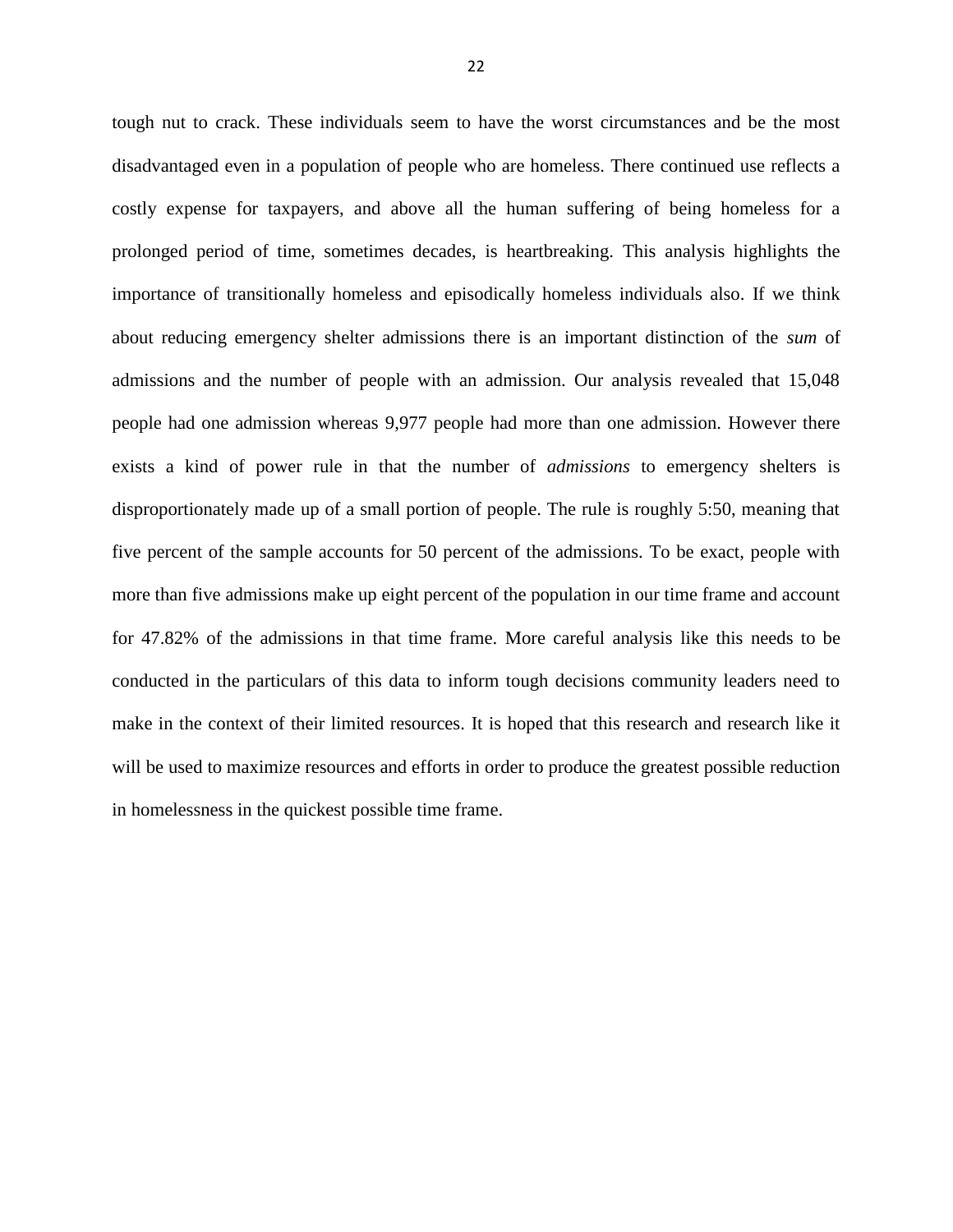Table 1.

| Subject Characteristic            | % (n)        |
|-----------------------------------|--------------|
| Gender                            |              |
| Female                            | 35.7 (8949)  |
| Male                              | 64.1 (16076) |
| Race                              |              |
| American Indian                   | 0.4(106)     |
| Asian                             | 0.4(105)     |
| <b>Black or African American</b>  | 89.1 (22349) |
| Don't Know                        | 0.2(52)      |
| Native Hawaiian                   | 0.2(38)      |
| Other                             | 0.9(216)     |
| <b>Other Multi-Racial</b>         | 0.2(54)      |
| Refused                           | 0.1(20)      |
| White                             | 8.4 (2112)   |
| Disability                        |              |
| N <sub>o</sub>                    | 68.9 (17279) |
| Yes                               | 23.7 (5940)  |
| Don't Know                        | 6.2(1554)    |
| <b>Reason Leaving Shelter</b>     |              |
| Positive                          | 53.5 (13426) |
| Negative                          | 46.0 (11529) |
| <b>Positive Housing Placement</b> |              |
| Yes                               | 54.7 (13724) |
| N <sub>o</sub>                    | 45.1 (11317) |
| Admissions                        |              |
| $\mathbf{1}$                      | 61.5 (15408) |
| $\overline{2}$                    | 17.7 (4434)  |
| 3                                 | 7.0(1766)    |
| $\overline{4}$                    | 3.7 (930)    |
| $5-6$                             | 3.5(878)     |
| $7-9$                             | 2.5(627)     |
| $10-15$                           | 2.0(498)     |
| 16-25                             | 1.2(298)     |
| 26-40                             | 0.6(160)     |
| $41+$                             | 0.3(74)      |

*<sup>a</sup>May not sum to 100% due to missing data*

1) Includes institutions such as adult foster care, foster care group home, psychiatric hospital, or substance abuse treatment facility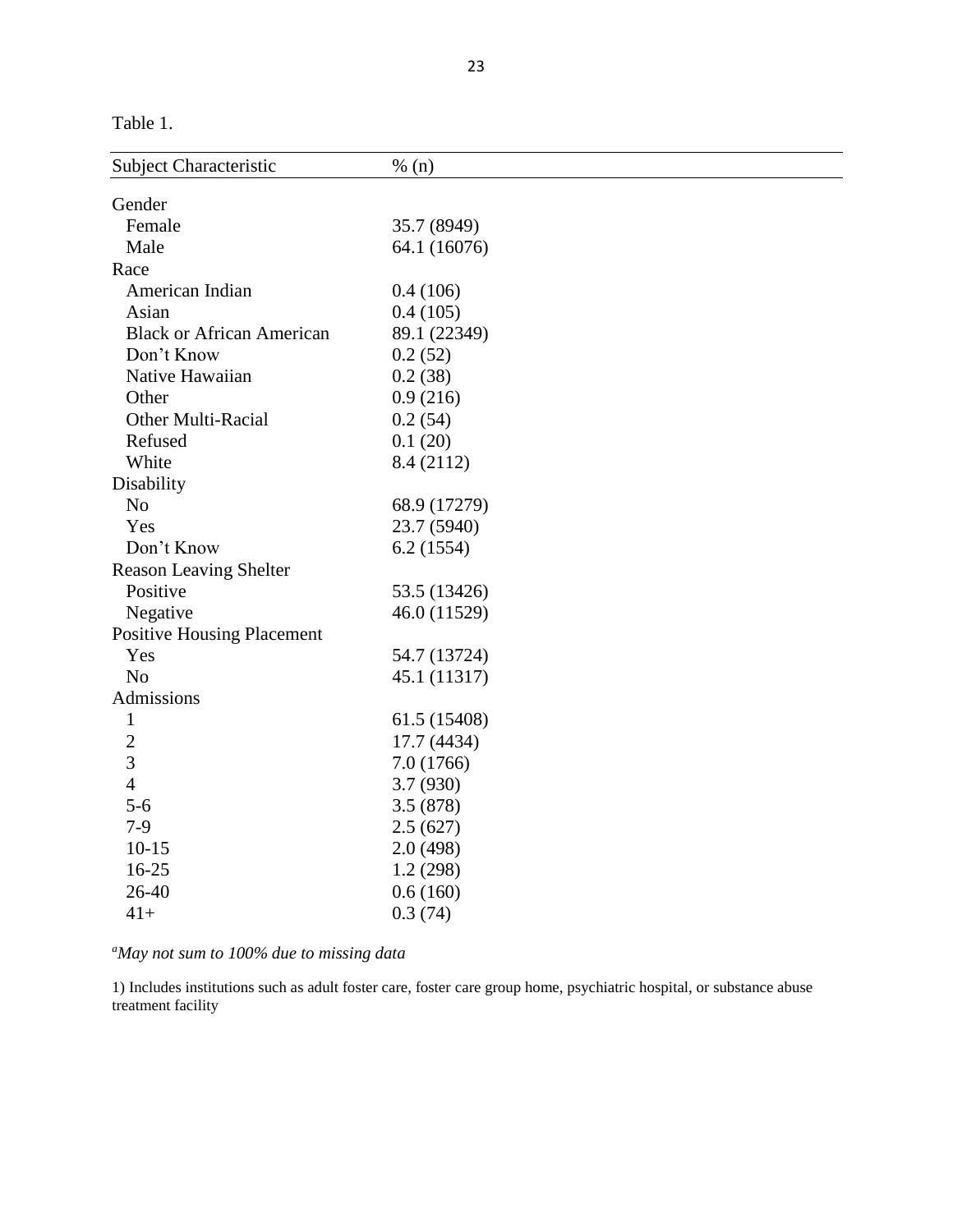Table 2

| M(SD)           |
|-----------------|
|                 |
| 35.23 (17.53)   |
| 967.22 (591.73) |
| 27212 (11822)   |
| 78.5 (9.96)     |
| 2.54(4.68)      |
|                 |

1) Pertains to the median income of the zip code subjects identify as last known address, data gathered from 2012 American Community Survey, US Census.

2) Pertains to the percent unemployed of the zip code subjects identify as last known address, data gathered from 2012 American Community Survey, US Census.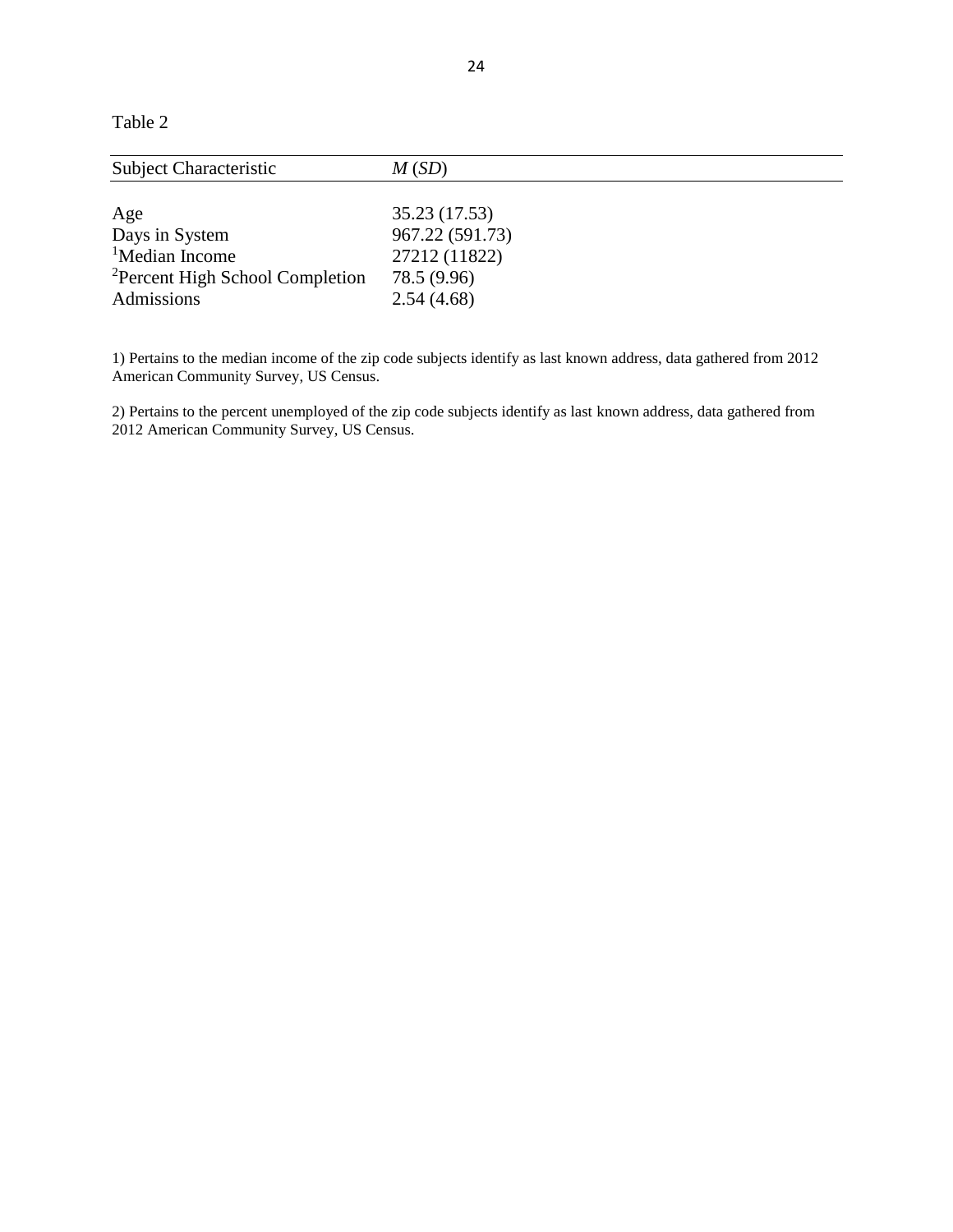| <b>Subject Characteristic</b>      | $\mathbf b$  | Std. Error | Exp(B) |
|------------------------------------|--------------|------------|--------|
|                                    |              |            |        |
| <b>TIS</b>                         | $.000***$    | .0000075   | 1.000  |
| Age                                | $.011***$    | .0003      | 1.011  |
| Gender1 (male)                     | .153         | .0993      | 1.165  |
| Gender2 (female)                   | $-.259**$    | .0995      | .772   |
| Race1 (black or AA)                | .036         | .0293      | 1.037  |
| Race2 (white or other)             | $-179***$    | .0335      | .836   |
| Disability1 (disabled)             | $.124**$     | .0455      | 1.132  |
| Disability2 (not disabled)         | .018         | .0450      | 1.018  |
| Disability3 (refused / don't know) | $.245***$    | .0472      | 1.278  |
| Median Income                      | $-.00005***$ | .0000004   | 1.000  |
| Percent Completed High School      | .000         | .0005      | 1.000  |
| Reason Leaving1 (positive)         | $-.057$      | .0728      | .945   |
| Reason Leaving2 (negative)         | $.285***$    | .0726      | 1.330  |
| Positive Placement1 (positive)     | $-.070$      | .1651      | .932   |
| Positive Placement2 (negative)     | .171         | .1648      | 1.186  |

 $*$  p $< .05$ \*\* p< .01 \*\*\* p<.001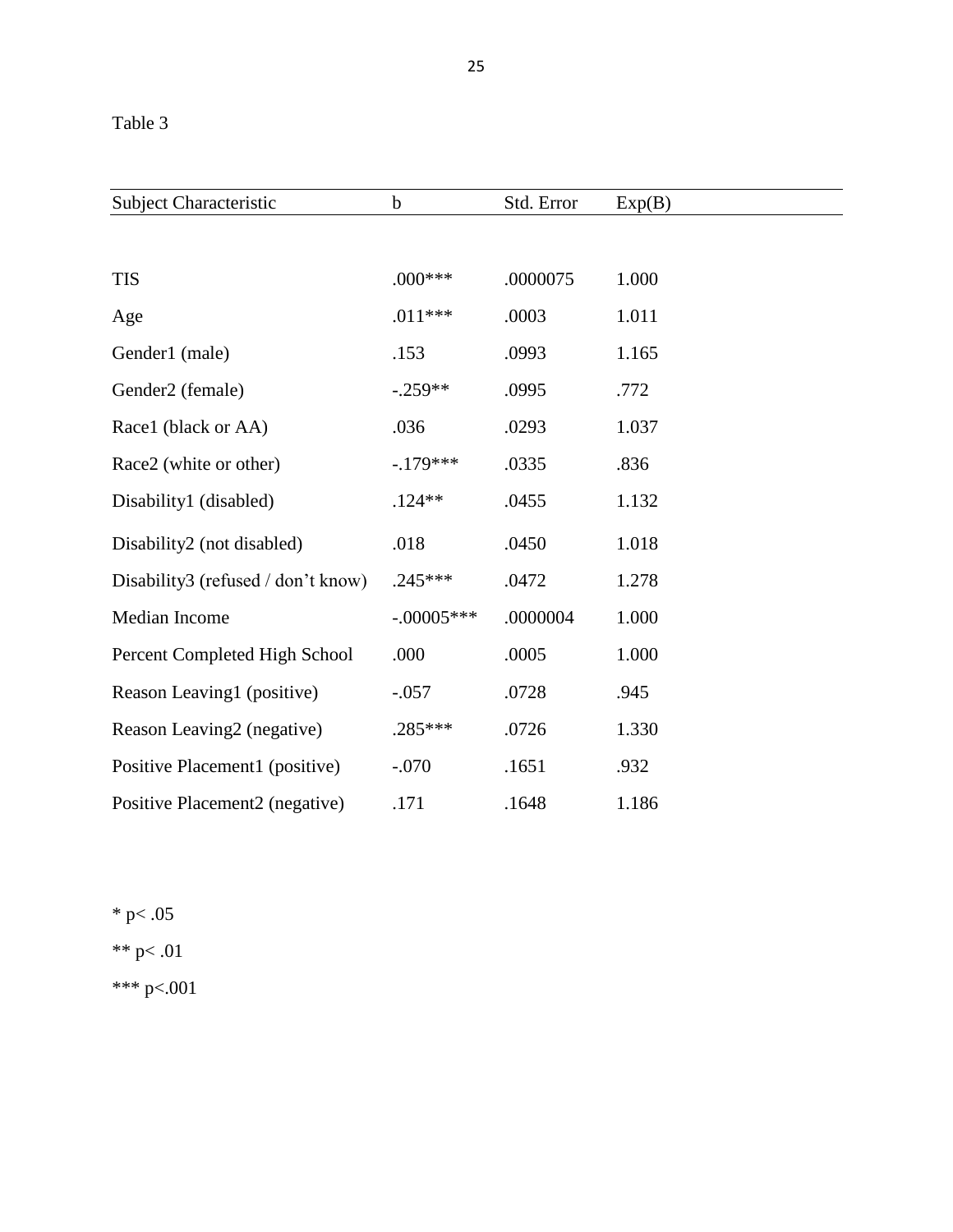

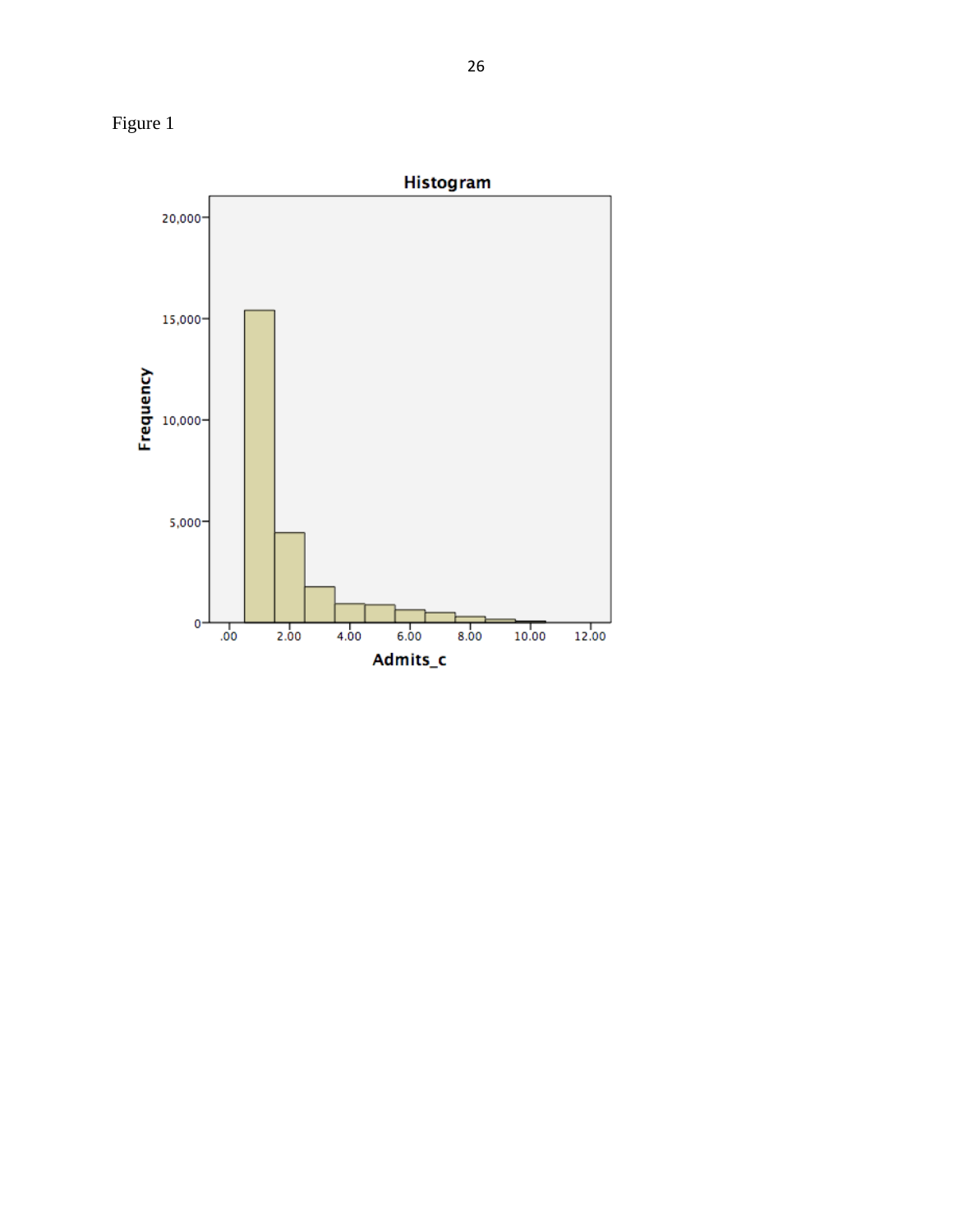Figure  $2 - Age$ , all participants

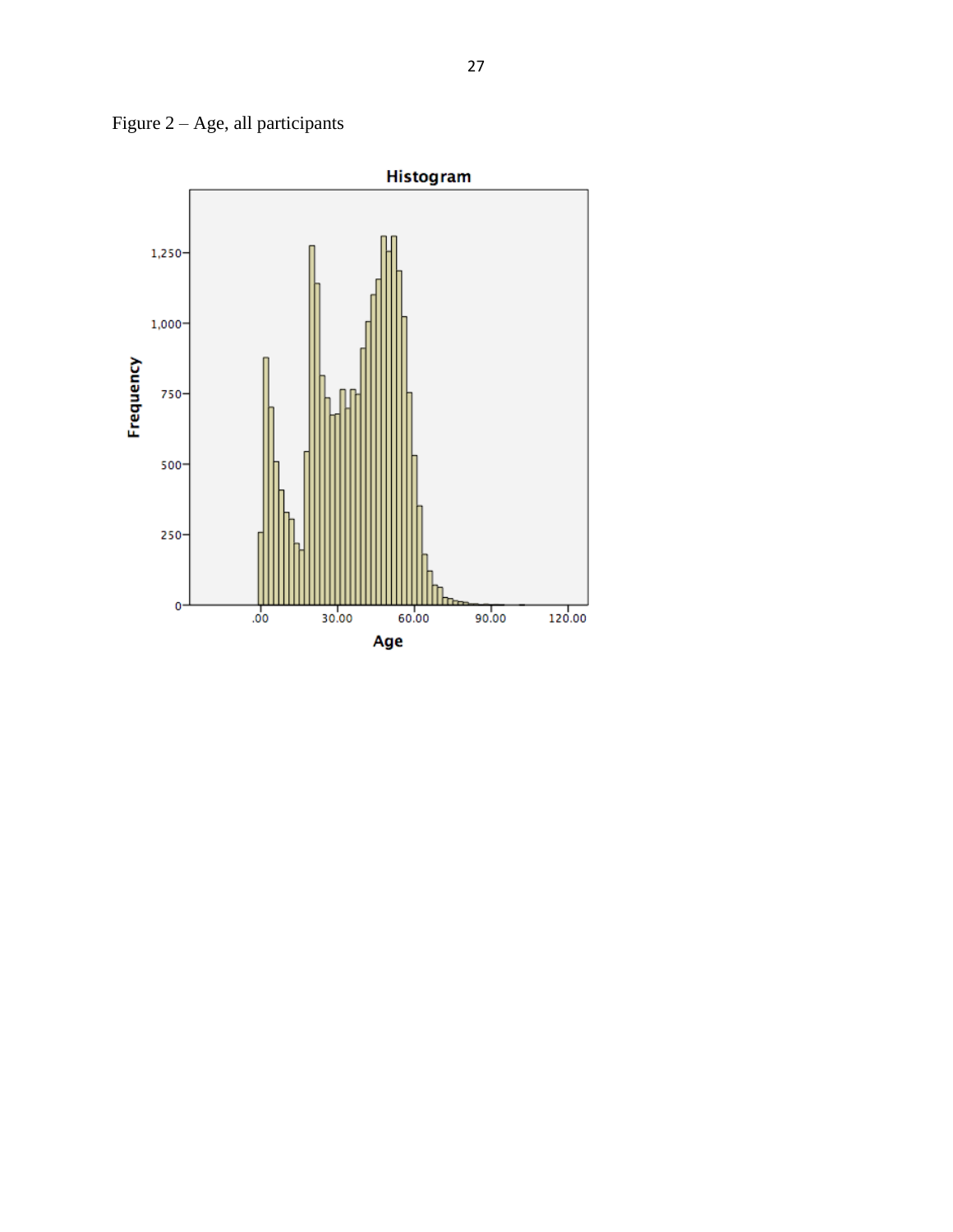

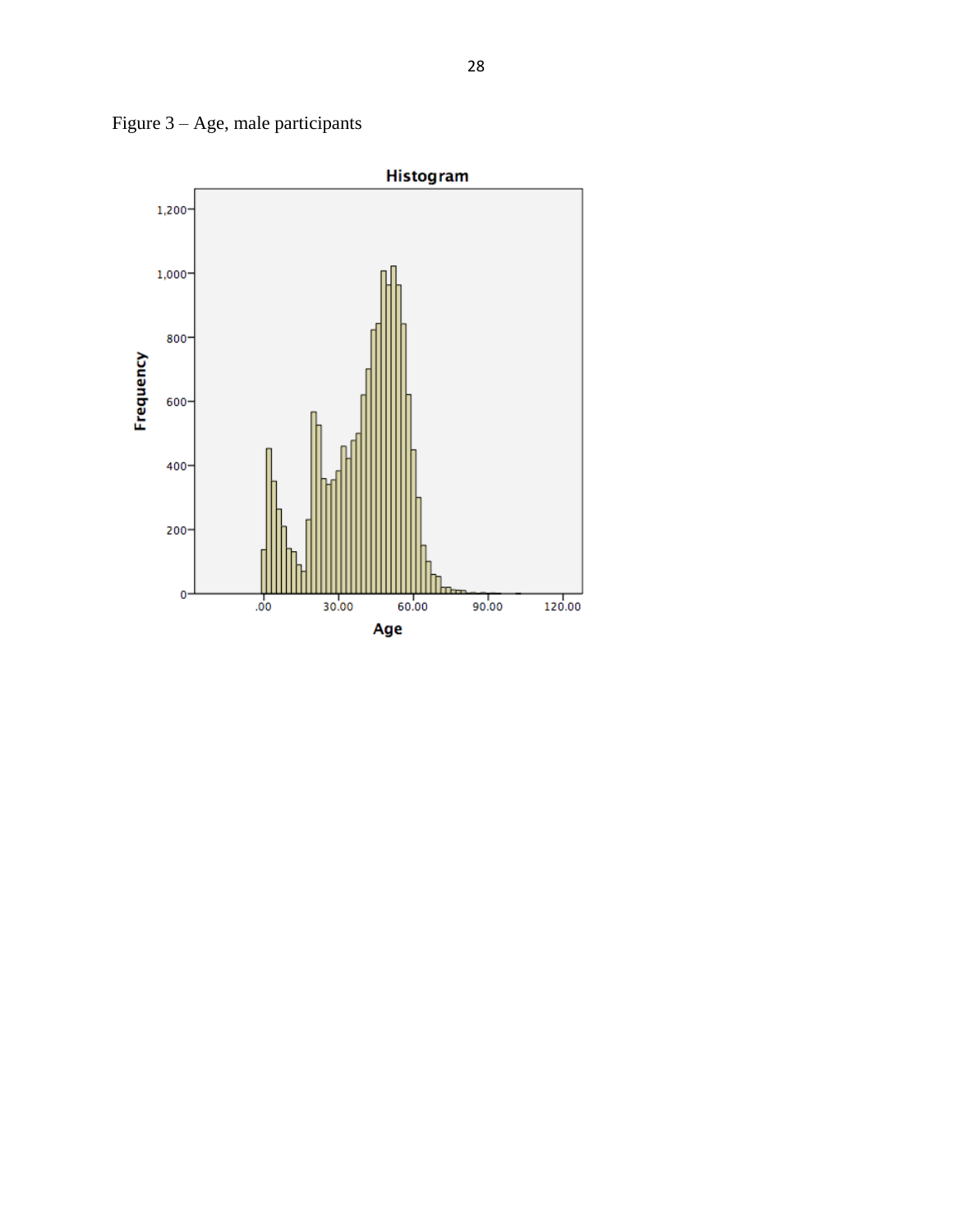

Figure 4 – (breakdown age, females)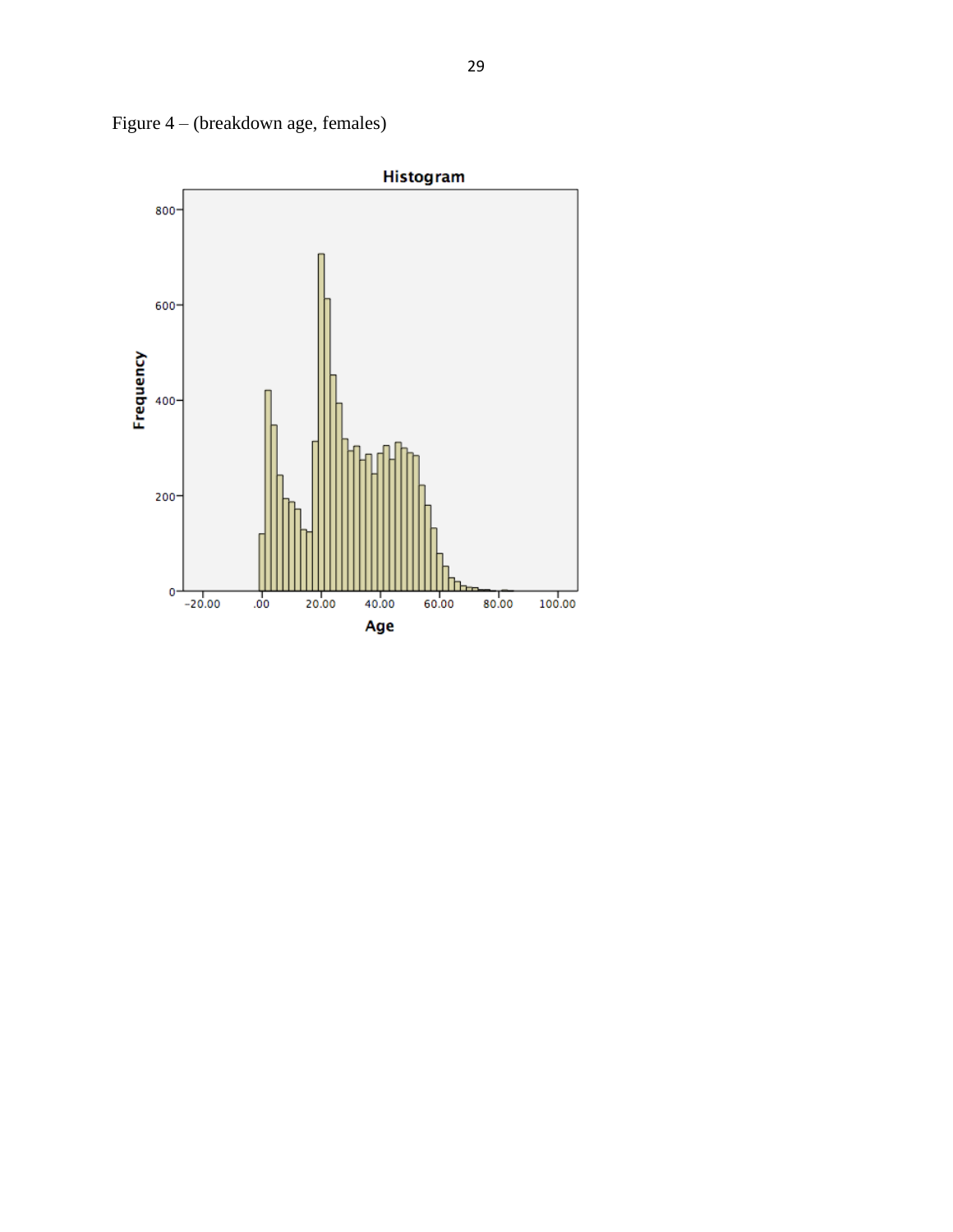#### **REFERENCES**

- Baillargeon, J., Hoge, S. K., & Penn, J. V. (2010). Addressing the challenge of community reentry among released inmates with serious mental illness. *Am J Community Psychol, 46*(3-4), 361-375. doi: 10.1007/s10464-010-9345-6
- Culhane, D. P. (1993). The Organization and Utilization of the Shelter System in Philadelphia: Estimating Length of Stay and Turnover. *Journal of Health and Social Policy, 4*(4).
- Culhane, D. P., Dejowski, E. F., Ibanez, J., Needham, E., & Macchia, I. (1994). Public Shelter Admission Rates in Philadelphia and New York City: The Implications of Turnover for Sheltered Population Counts. *Housing Policy Debate, 5*(2), 107-140.
- Culhane, D. P., & Kuhn, R. (1998). Patterns and Determinants of Public Shelter Utilization among Homeless Adults in New York City and Philadelphia *Journal of Policy Analysis and Management, 17*(1), 23-43.
- Culhane, D. P., & Lee, C.-M. (1997). Where Homeless Families Come From: Toward a Prevention-Oriented Approach in Washington, DC.
- Culhane, D. P., Lee, C.-M., & Wachter, S. M. (1996). Where the Homeless Come From: A Study of the Prior Address Distribution of Families Admitted to Public Shelters in New York City and Philadelphia. *Housing Policy Debate, 7*(2), 327-365.
- Development, D. o. H. a. U. (1984). *A Report to the Secretary on the Homeless and Emergency Shelters*. Washington, DC: Office of Policy Development and Research.
- Gagnon, D. R., Doron-LaMarca, S., Bell, M., O'Farrell, T. J., & Taft, C. T. (2008). Poisson regression for modeling count and frequency outcomes in trauma research. *J Trauma Stress, 21*(5), 448-454. doi: 10.1002/jts.20359
- Grunberg, J., & Eagle, P. F. (1990). Shelterization: How the Homeless Adapt to Shelter Living. *Hospital & Community Psychiatry, 41*(5), 521-525.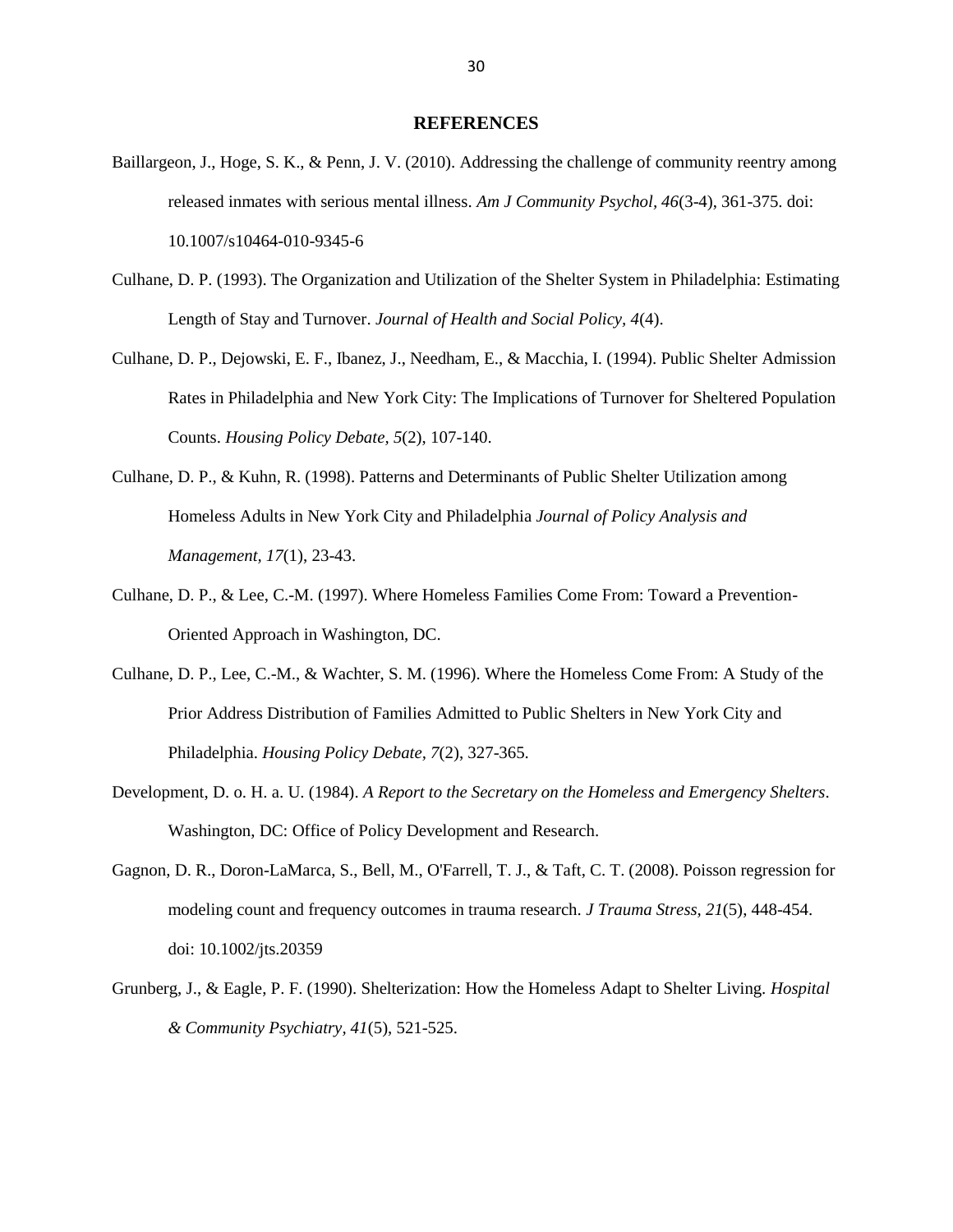- Hombs, M. E., Snyder, M., & Non-violence, C. f. C. (1982). *Homelessness in America: A forced march to nowhere.* Washington, D.C. (1345 Euclid St., N.W., Washington 2009: Community for Creative Non-violence.
- Israel, N., Toro, P. A., & Ouellette, N. (2010). Changes in the composition of the homeless population: 1992-2002. *Am J Community Psychol, 46*(1-2), 49-59. doi: 10.1007/s10464-010-9326-9
- Kuhn, R., & Culhane, D. P. (1998). Applying Cluster Analysis to Test a Typology of Homelessness by Pattern of Shelter Utilization: Results from the Analysis of Administrative Data. *Am J Community Psychol, 26*(2), 207-232.
- Meade, B., Steiner, B., Makarios, M., & Travis, L. (2012). Estimating a Dose-Response Relationship Between Time Served in Prison and Recidivism. *Journal of Research in Crime and Delinquency, 50*(4), 525-550. doi: 10.1177/0022427812458928
- Snodgrass, G. M., Blokland, A. A. J., Haviland, A., Nieuwbeerta, P., & Nagin, D. S. (2011). Does the Time Cause the Crime? An Examination of the Relationship between Time Served and Reoffending in the Netherlands\*. *Criminology, 49*(4), 1149-1194. doi: 10.1111/j.1745- 9125.2011.00254.x
- Statistics, B. o. J. (2014). Recidivism of Prisoners Released in 30 States in 2005: Patterns from 2005 to 2010.
- Toro, P. A., Bellavia, C. W., Owens, C. V., Wall, B. J., Passero, D. D., Thomas, J. M., & Thomas, D. M. (1995). Distinguishing Homelessness From Poverty: A Comparative Study. *Journal of Consulting and Clinical Psychology, 63*(2), 280-289.
- Toro, P. A., & Warren, M. G. (1994). Homelessness in the United States: Policy Considerations. *Journal of Community Psychology, 27*(2), 119-136.
- Wooldredge, J., Griffin, T., & Rauschenberg, F. (2005). (Un)anticipated Effects of Sentencing Reform on the Disparate Treatment of Defendants. *Law & Society Review, 39*(4), 835-874.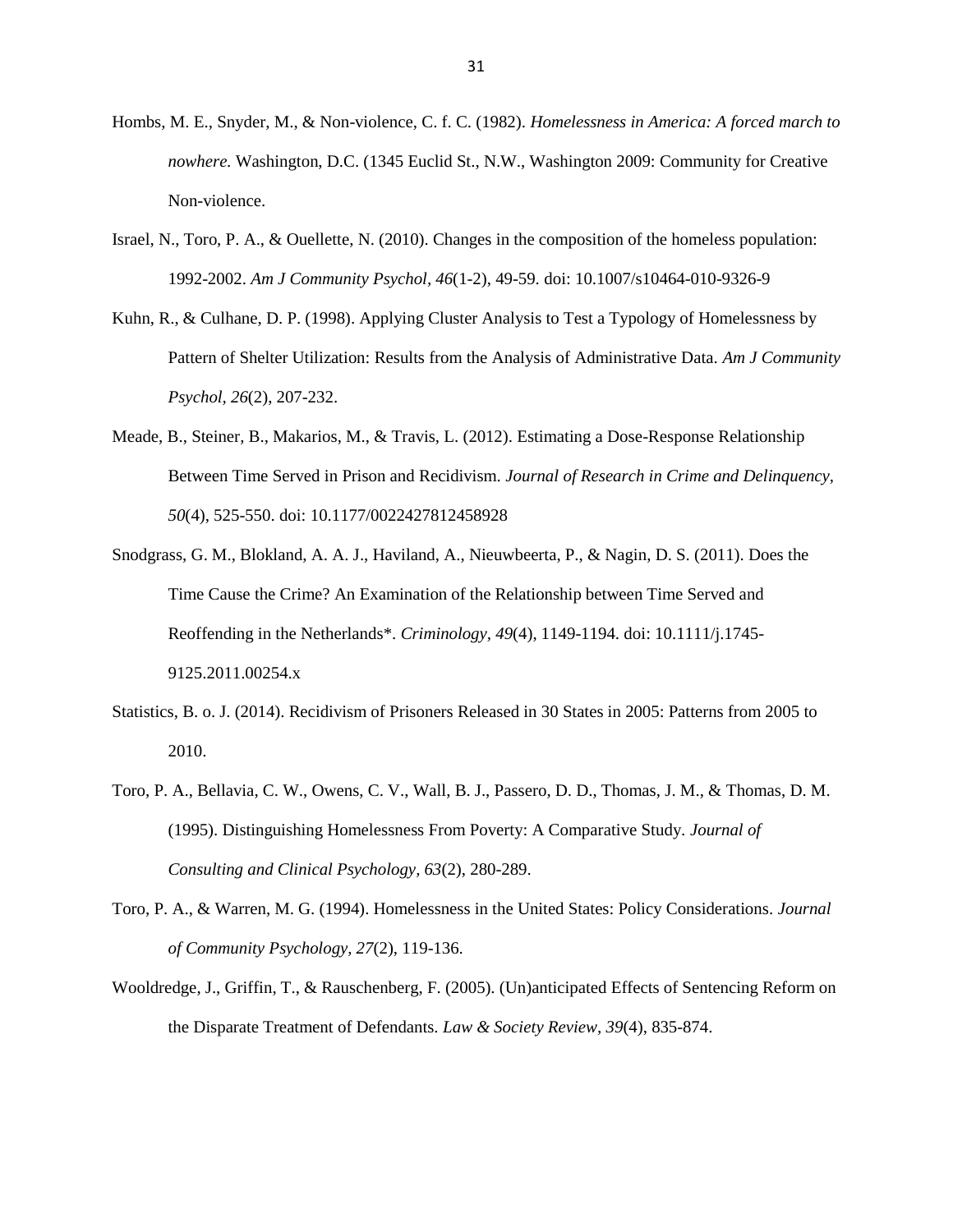#### **ABSTRACT**

## **PREDICTORS OF READMISSION IN SHELTERS AND OTHER SERVICES AMONG HOMELESS ADULTS IN DETROIT**

by

#### **DEVIN HANSON**

#### **May 2015**

**Advisor:** Dr. Paul Toro

**Major:** Psychology (Clinical)

**Degree:** Master of Arts

Admission to an emergency shelter reflects an important outcome in a person's life, and many admissions to an emergency shelter reflects a human and financial cost. This article discusses the evolution of the measurement and understanding of homelessness. It looks at characteristics of people who make use of shelter in a chronic fashion to better understand what might predict risk for future continued use. This includes an analysis of a large dataset of emergency shelter utilization in Detroit Michigan collected between 2008 and 2012. Analysis reveals that fundamental demographic information, individual's interactions with the shelter system (good or bad), and affluence and education attainment meaningfully predict readmissions to emergency shelters.